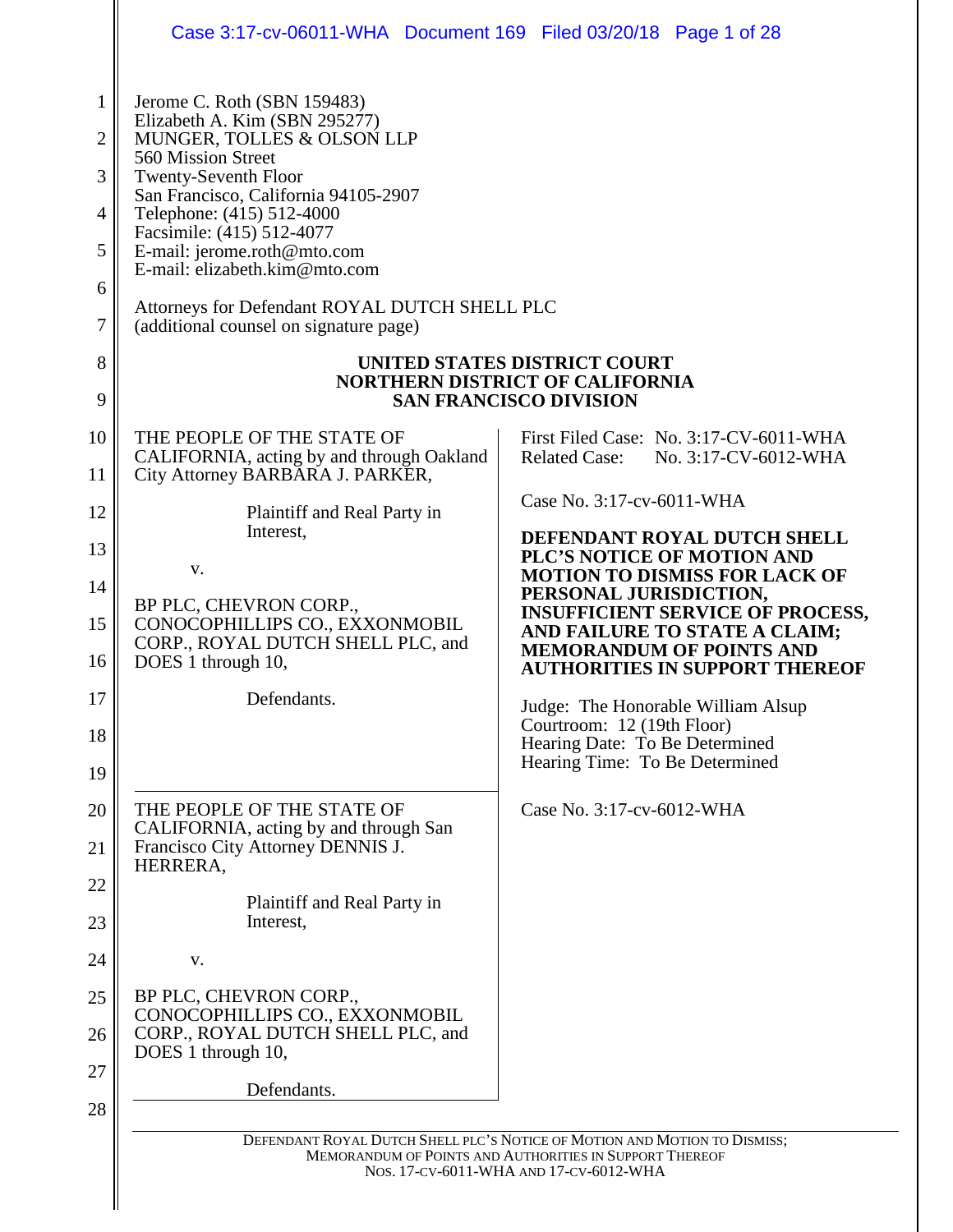1

2

# **TABLE OF CONTENTS**

# **PAGE**

| 3                    |                |                                                                                                                                                                                |  |
|----------------------|----------------|--------------------------------------------------------------------------------------------------------------------------------------------------------------------------------|--|
| $\overline{4}$       |                |                                                                                                                                                                                |  |
| 5                    |                |                                                                                                                                                                                |  |
| 6                    |                |                                                                                                                                                                                |  |
| 7                    |                |                                                                                                                                                                                |  |
| 8                    |                |                                                                                                                                                                                |  |
| 9                    |                |                                                                                                                                                                                |  |
| $\mathbf{I}$ .<br>10 |                | Plaintiffs Have Not Established A Basis For Exercising Personal Jurisdiction                                                                                                   |  |
| 11<br>12             | A.             | Royal Dutch Shell Is Not Subject To General Jurisdiction In California                                                                                                         |  |
|                      | 1.             | Royal Dutch Shell Is Not "At Home" In California Or                                                                                                                            |  |
|                      | 2.             | Imputation Theories Cannot Make Royal Dutch Shell "At                                                                                                                          |  |
|                      | <b>B.</b>      | Royal Dutch Shell Is Not Subject To Specific Jurisdiction In These                                                                                                             |  |
|                      | 1.             | Royal Dutch Shell Has Not Created A "Substantial Connection"<br>With, Or Purposefully Directed Activities Toward, California                                                   |  |
|                      | 2.             | The Contacts Alleged In The Complaints Cannot Be Imputed                                                                                                                       |  |
|                      | 3.             | Plaintiffs Cannot Show That Their Claims Arise From The<br>Attenuated Jurisdictional Contacts Alleged In The Complaints 14                                                     |  |
|                      | 4.             | It Would Be Unreasonable For The Court To Exercise Specific<br>Jurisdiction Over Royal Dutch Shell In These Cases  16                                                          |  |
|                      | $\mathbf{C}$ . |                                                                                                                                                                                |  |
| Π.                   |                | Plaintiffs Failed To Effect Service Of Process On Royal Dutch Shell 17                                                                                                         |  |
| III.                 |                | The Complaints Fail to State Any Claim Upon Which Relief May Be Granted 21                                                                                                     |  |
| 26                   |                |                                                                                                                                                                                |  |
| 27<br>28             |                |                                                                                                                                                                                |  |
|                      |                | DEFENDANT ROYAL DUTCH SHELL PLC'S NOTICE OF MOTION AND MOTION TO DISMISS;<br>MEMORANDUM OF POINTS AND AUTHORITIES IN SUPPORT THEREOF<br>NOS. 17-CV-6011-WHA AND 17-CV-6012-WHA |  |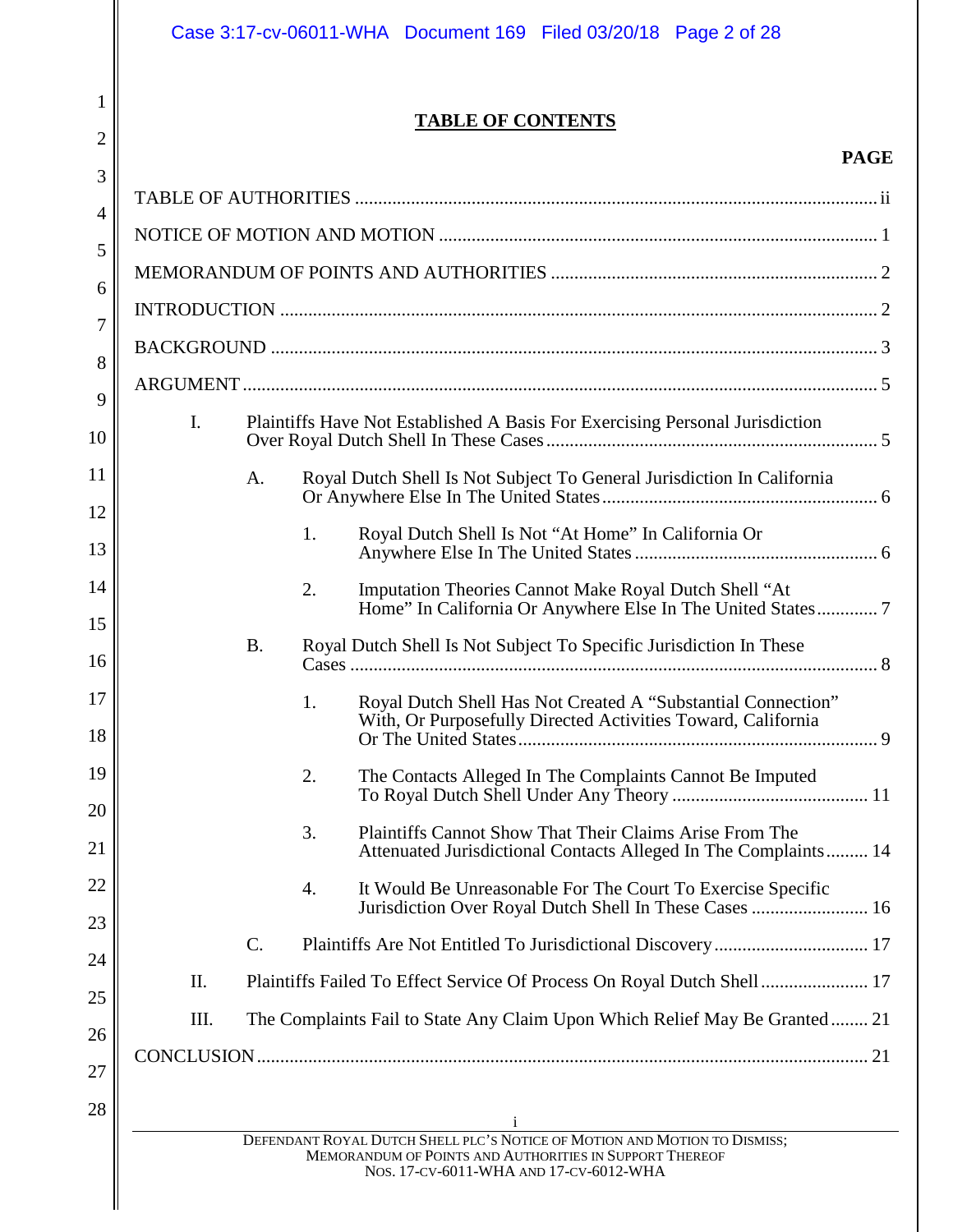# <span id="page-2-0"></span>**TABLE OF AUTHORITIES**

# **PAGE**

# **Cases**

1

2

| 4        |                                                                                                   |
|----------|---------------------------------------------------------------------------------------------------|
| 5        |                                                                                                   |
| 6        | Bancroft & Masters, Inc. v. Augusta Nat'l Inc., 223 F.3d 1082 (9th Cir. 2000)  14                 |
| 7        |                                                                                                   |
| 8        |                                                                                                   |
| 9        |                                                                                                   |
| 10       |                                                                                                   |
| 11<br>12 | Butcher's Union Local No. 498, United Food & Commercial Workers v. SDC Inv., Inc.,                |
| 13       |                                                                                                   |
| 14       |                                                                                                   |
| 15       |                                                                                                   |
| 16       | Direct Mail Specialists v. Eclat Computerized Techs., Inc., 840 F.2d 685 (9th Cir. 1988) 17       |
| 17       |                                                                                                   |
| 18       |                                                                                                   |
| 19       | Empire Steel Corp. of Texas, Inc. v. Sup. Ct. of L.A. Cnty, 56 Cal.2d 823 (1961)  18              |
| 20       |                                                                                                   |
| 21       |                                                                                                   |
| 22       | Glencore Grain Rotterdam B.V. v. Shivnath Rai Harnarain Co., 284 F.3d 1114 (9th Cir. 2002)  5, 16 |
| 23       |                                                                                                   |
| 24       | Havlish v. Royal Dutch Shell plc, No. 13 Civ. 7074 (GBD), 2014 WL 4828654                         |
| 25       | Holland Am. Line Inc. v. Wartsila N. Am., Inc., 485 F.3d 450 (9th Cir. 2007)  10                  |
| 26       | In re Western States Wholesale Natural Gas Litig., 605 F. Supp. 2d 1118 (D. Nev. 2009) 12         |
| 27       |                                                                                                   |
| 28       |                                                                                                   |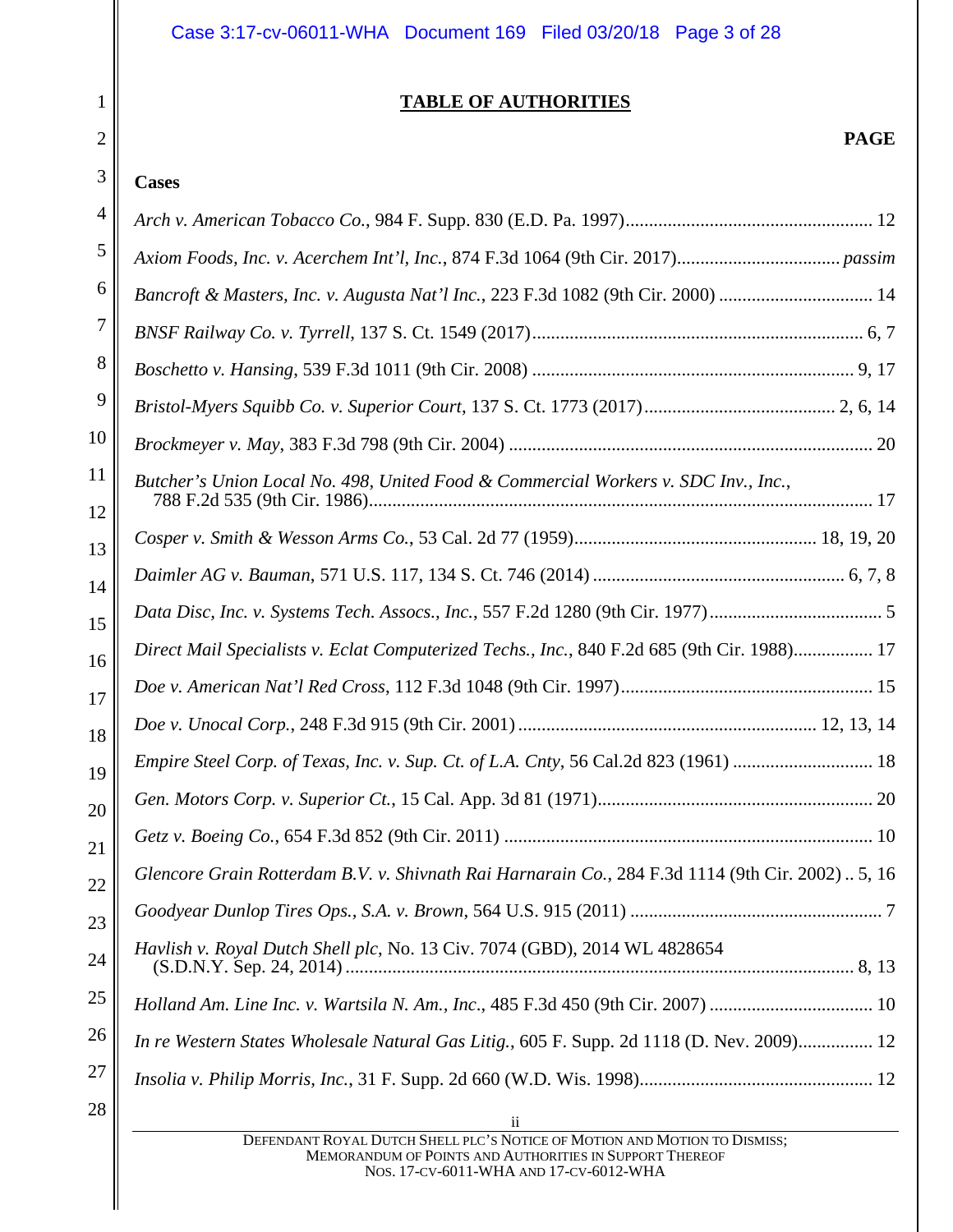# Case 3:17-cv-06011-WHA Document 169 Filed 03/20/18 Page 4 of 28

| $\mathbf{1}$   |                                                                                                                                                                                |
|----------------|--------------------------------------------------------------------------------------------------------------------------------------------------------------------------------|
| $\overline{2}$ |                                                                                                                                                                                |
| 3              |                                                                                                                                                                                |
| 4              |                                                                                                                                                                                |
| 5              | Mehr v. Federation Internationale de Football Ass'n, 115 F. Supp. 3d 1035 (N.D. Cal. 2015) 17                                                                                  |
| 6              | Mizokami Bros. of Arizona, Inc. v. Baychem Corp., 556 F.2d 975 (9th Cir. 1977)5                                                                                                |
| 7              |                                                                                                                                                                                |
| 8              |                                                                                                                                                                                |
| 9              |                                                                                                                                                                                |
| 10             |                                                                                                                                                                                |
| 11             |                                                                                                                                                                                |
| 12             |                                                                                                                                                                                |
| 13             |                                                                                                                                                                                |
| 14             | Sonora Diamond Corp. v. Superior Court, 99 Cal. Rptr. 2d 824 (Cal. Ct. App. 2000)  12                                                                                          |
| 15             |                                                                                                                                                                                |
| 16             |                                                                                                                                                                                |
| 17             |                                                                                                                                                                                |
| 18             | Thomas v. Takeda Pharm. USA, Inc., 2017 WL 2214956 (E.D. Cal. May 19, 2017) 20                                                                                                 |
| 19             | United States ex rel. Miller v. Public Warehousing Co. KSC, 636 F. App'x 947 (9th Cir. 2016)  20                                                                               |
| 20             |                                                                                                                                                                                |
| 21             |                                                                                                                                                                                |
| 22             |                                                                                                                                                                                |
| 23             |                                                                                                                                                                                |
| 24             | <b>Statutes</b>                                                                                                                                                                |
| 25             |                                                                                                                                                                                |
| 26             |                                                                                                                                                                                |
| 27             |                                                                                                                                                                                |
| 28             | iii                                                                                                                                                                            |
|                | DEFENDANT ROYAL DUTCH SHELL PLC'S NOTICE OF MOTION AND MOTION TO DISMISS;<br>MEMORANDUM OF POINTS AND AUTHORITIES IN SUPPORT THEREOF<br>NOS. 17-CV-6011-WHA AND 17-CV-6012-WHA |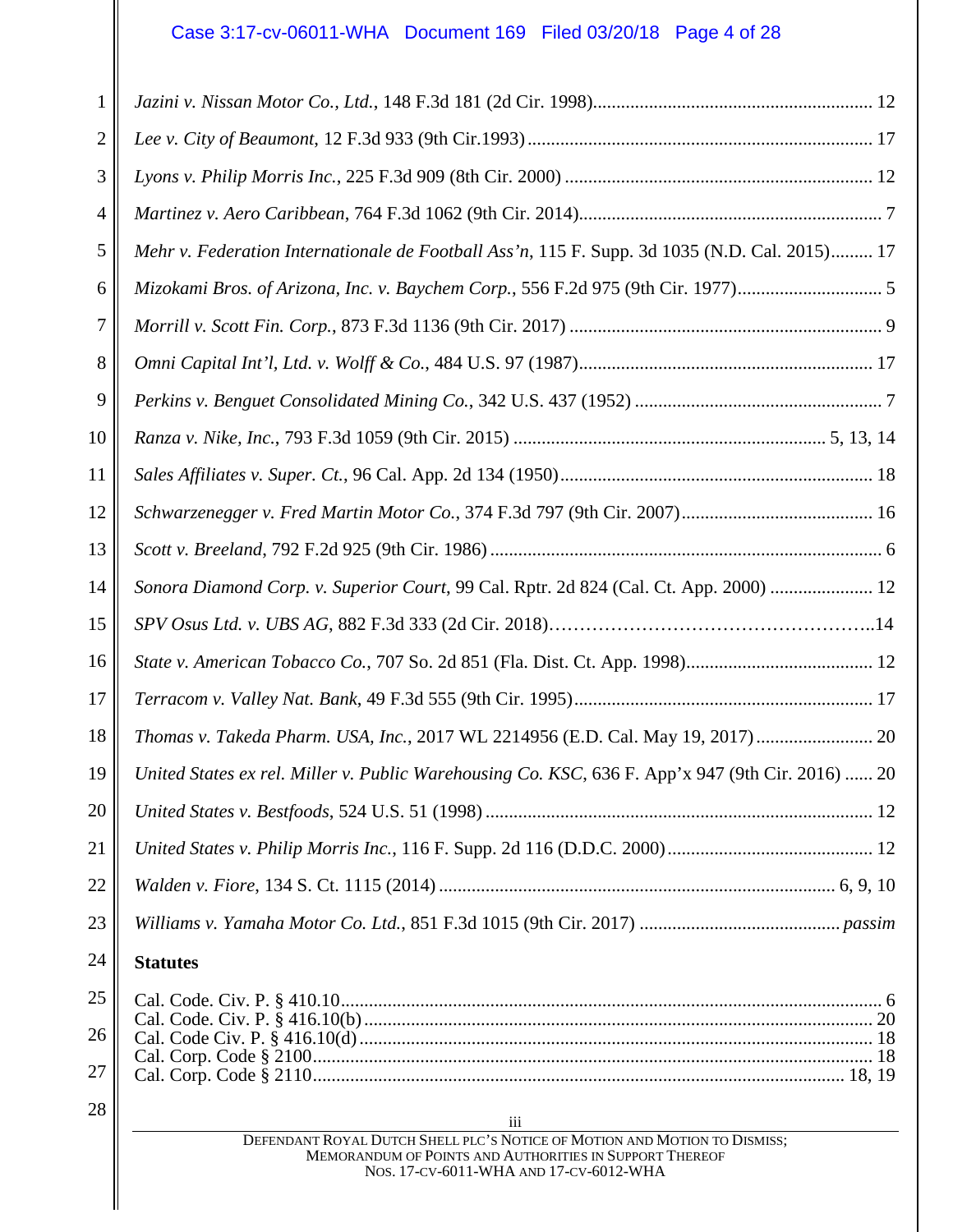# Case 3:17-cv-06011-WHA Document 169 Filed 03/20/18 Page 5 of 28

#### $\overline{1}$ **Rules**

| 2  | Fed. R. Civ. P.:                                                                                  |
|----|---------------------------------------------------------------------------------------------------|
| 3  |                                                                                                   |
|    |                                                                                                   |
| 4  |                                                                                                   |
| 5  |                                                                                                   |
| 6  |                                                                                                   |
| 7  |                                                                                                   |
| 8  |                                                                                                   |
| 9  |                                                                                                   |
| 10 |                                                                                                   |
| 11 |                                                                                                   |
| 12 |                                                                                                   |
| 13 |                                                                                                   |
| 14 |                                                                                                   |
| 15 |                                                                                                   |
| 16 |                                                                                                   |
| 17 |                                                                                                   |
| 18 |                                                                                                   |
| 19 |                                                                                                   |
| 20 |                                                                                                   |
| 21 |                                                                                                   |
| 22 |                                                                                                   |
| 23 |                                                                                                   |
| 24 |                                                                                                   |
| 25 |                                                                                                   |
| 26 |                                                                                                   |
| 27 |                                                                                                   |
| 28 | iv<br>DEFENDANT ROYAL DUTCH SHELL PLC'S NOTICE OF MOTION AND MOTION TO DISMISS;                   |
|    | MEMORANDUM OF POINTS AND AUTHORITIES IN SUPPORT THEREOF<br>NOS. 17-CV-6011-WHA AND 17-CV-6012-WHA |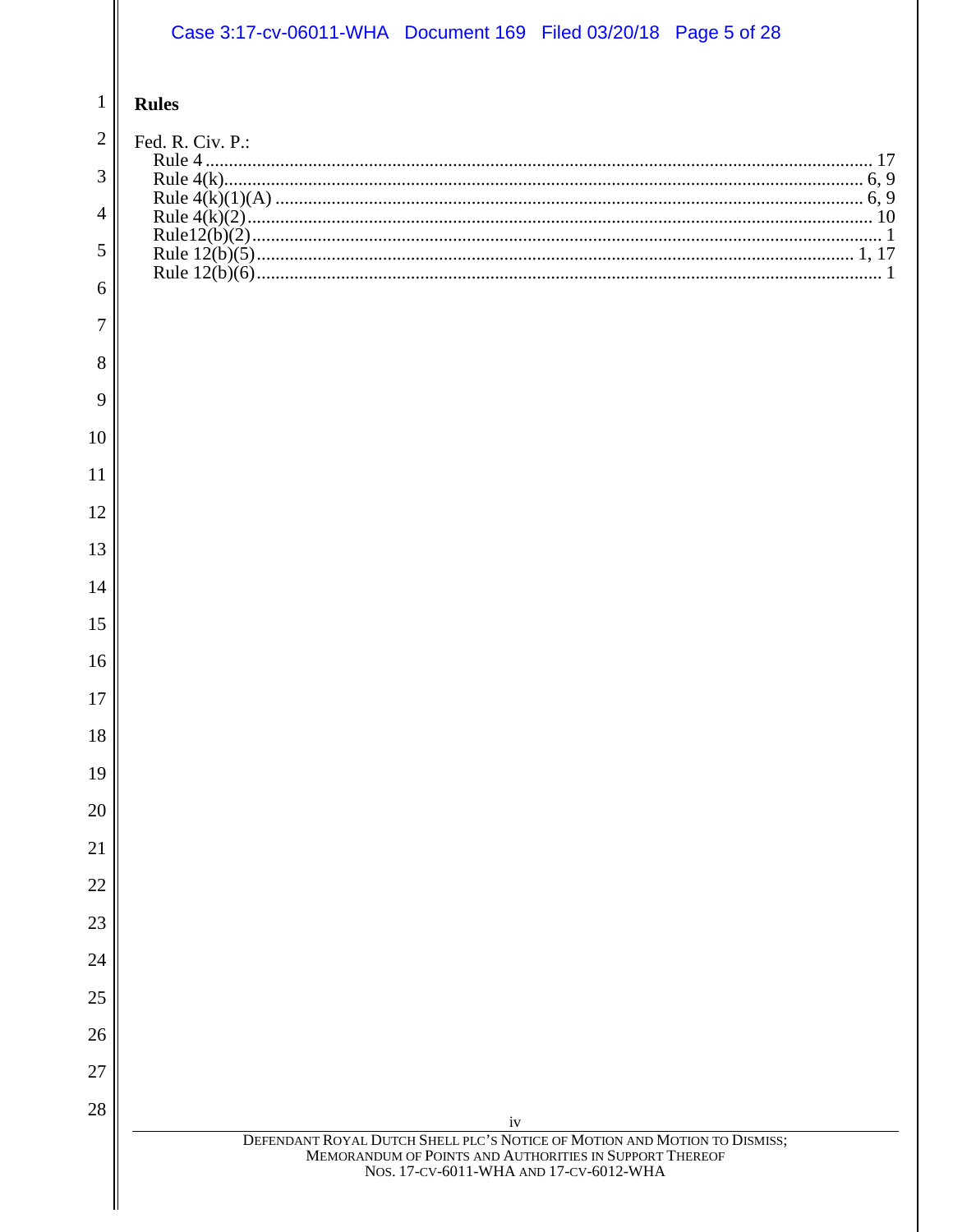3

4

5

6

7

8

9

10

11

# **NOTICE OF MOTION AND MOTION**

<span id="page-5-0"></span>TO ALL PARTIES AND THEIR ATTORNEYS OF RECORD:

PLEASE TAKE NOTICE that, on a date to be set by the Court, in Courtroom 12 (19th Floor) of the United States District Court for the Northern District of California, located at 450 Golden Gate Avenue, San Francisco, California, Defendant Royal Dutch Shell plc will and hereby does move this Court to dismiss the complaints, filed by the People of the State of California acting by and through Oakland City Attorney Barbara J. Parker and by the People of the State of California acting by and through San Francisco City Attorney Dennis J. Herrera, (1) under Federal Rule of Civil Procedure 12(b)(2), for lack of personal jurisdiction; (2) under Federal Rule of Civil Procedure 12(b)(5), for lack of sufficient service of process; and (3) under Federal Rule of Civil Procedure 12(b)(6), for fail-ure to state a claim upon which relief may be granted.<sup>[1](#page-5-1)</sup>

12 13 14 15 16 17 18 19 20 By this motion, Royal Dutch Shell plc seeks dismissal of the complaints with prejudice. This motion is based on this Notice of Motion and Motion, the accompanying Memorandum of Points and Authorities, the Declarations of Linda Szymanski ("Szymanski Decl.") and Rachel Marshall ("Marshall Decl.") filed concurrently herewith, the pleadings and records on file in these related cases, any additional authority and argument as may be presented in any Reply and hearing on this Motion, and such other matters of which this Court may take judicial notice. Royal Dutch Shell plc also hereby incorporates by reference the arguments set forth in Defendants' Motion to Dismiss and Memorandum of Points and Authorities, filed jointly and on behalf of all Defendants in support of a motion to dismiss for failure to state a claim upon which relief may be granted.

<span id="page-5-1"></span><sup>22</sup> 23 24 25 26 27 28 <sup>1</sup> In its Notice of Tutorial dated February 27, 2018, this Court "invite<sup>[d]</sup> counsel to conduct a two-part tutorial on the subject of global warming and climate change" on March 21, 2018. ECF No. 135, Case No. 17-cv-6011; ECF No. 117, Case No. 17-cv-6012. Royal Dutch Shell appreciates the Court's invitation. In view of this motion to dismiss based on lack of personal jurisdiction, counsel for Royal Dutch Shell plan to attend the tutorial but will not be conducting the tutorial. Counsel for Royal Dutch Shell understand that counsel for Chevron Corporation ("Chevron") have accepted the Court's invitation to conduct the tutorial and anticipate that Chevron's presentation will satisfy the Court's objectives in requesting the tutorial. In light of Royal Dutch Shell's objection to the assertion of personal jurisdiction, it respectfully notes that statements by Chevron or other defendants and their counsel at the tutorial are made on behalf of Chevron or those defendants, not Royal Dutch Shell.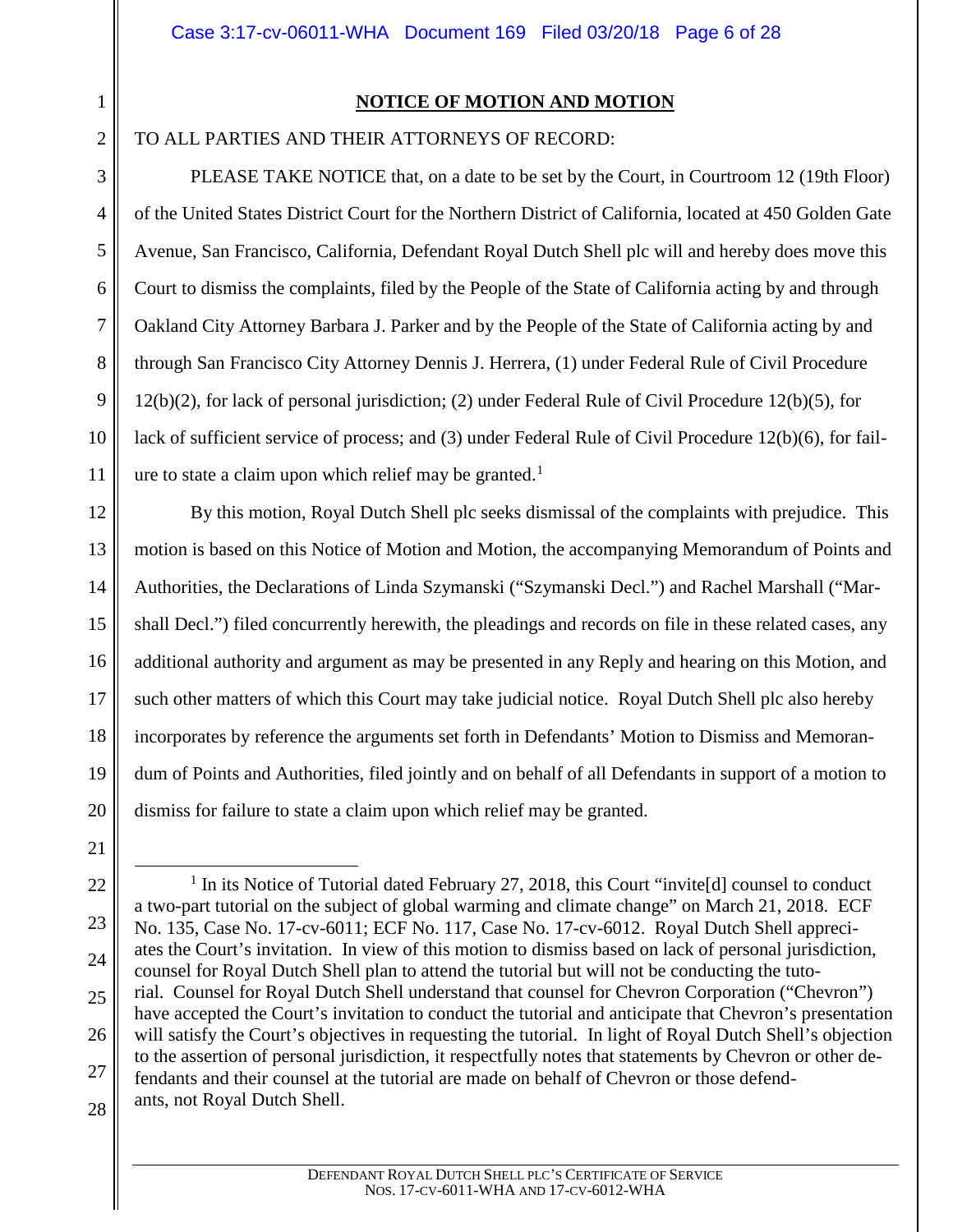# **MEMORANDUM OF POINTS AND AUTHORITIES**

### **INTRODUCTION**

Plaintiffs' suits advance the unprecedented contention that five energy companies are responsible, in tort, for all injuries allegedly resulting from global climate change, including "thermal expansion of ocean water," "melting of land-based ice," "accelerated sea level rise," and increased "flooding of low-lying areas" in San Francisco and Oakland. Compls.<sup>[2](#page-6-2)</sup> 1. According to Plaintiffs, the common law of nuisance permits them to obtain monetary relief from Defendants for harms resulting from two centuries of human activity across the globe. Plaintiffs demand funding for efforts to protect against what they allege are the *local* effects of *global* climate change.

10 11 12 13 The complaints have many flaws, one of which is dispositive of this motion: Plaintiffs have failed to establish any basis for personal jurisdiction over Royal Dutch Shell. As the Supreme Court has recently reiterated, "[t]he primary focus of [the] personal jurisdiction inquiry is the defendant's relationship to the forum." *Bristol-Myers Squibb Co. v. Superior Court*, 137 S. Ct. 1773, 1779

14 15 16 17 18 (2017). Royal Dutch Shell has no relationship to this forum. It is a holding company incorporated in England and headquartered in the Netherlands, and it conducts no business in California, or anywhere else in the United States. Because Royal Dutch Shell, being a foreign-based holding company, has no connection with California (or the United States), the Due Process Clause prohibits the assertion of personal jurisdiction over Royal Dutch Shell in these cases.

19 20 21 22 23 24 Plaintiffs do not even allege that Royal Dutch Shell itself has formed a sufficient connection with this forum to permit the exercise of personal jurisdiction. Instead, the complaints attempt to attribute to Royal Dutch Shell the alleged activities of unidentified "subsidiaries" in California. Compls. ¶ 37. But the complaints' conclusory assertions that Royal Dutch Shell "controls" its subsidiaries' operations (Compls. ¶ 28) are wholly inadequate to overcome the settled principle that, where, as here, "a parent and a subsidiary are separate and distinct corporate entities, the presence of

25

<span id="page-6-2"></span>26

27

<span id="page-6-0"></span>1

<span id="page-6-1"></span>2

3

4

5

6

7

8

9

<sup>2</sup> "Compls." is a collective reference to the complaints filed in these related cases. "Oak. Compl." refers to the complaint filed by the People of the State of California, acting by and through Oakland City Attorney Barbara J. Parker. "S.F. Compl." refers to the complaint filed by the People of the State of California, acting by and through San Francisco City Attorney Dennis J. Herrera.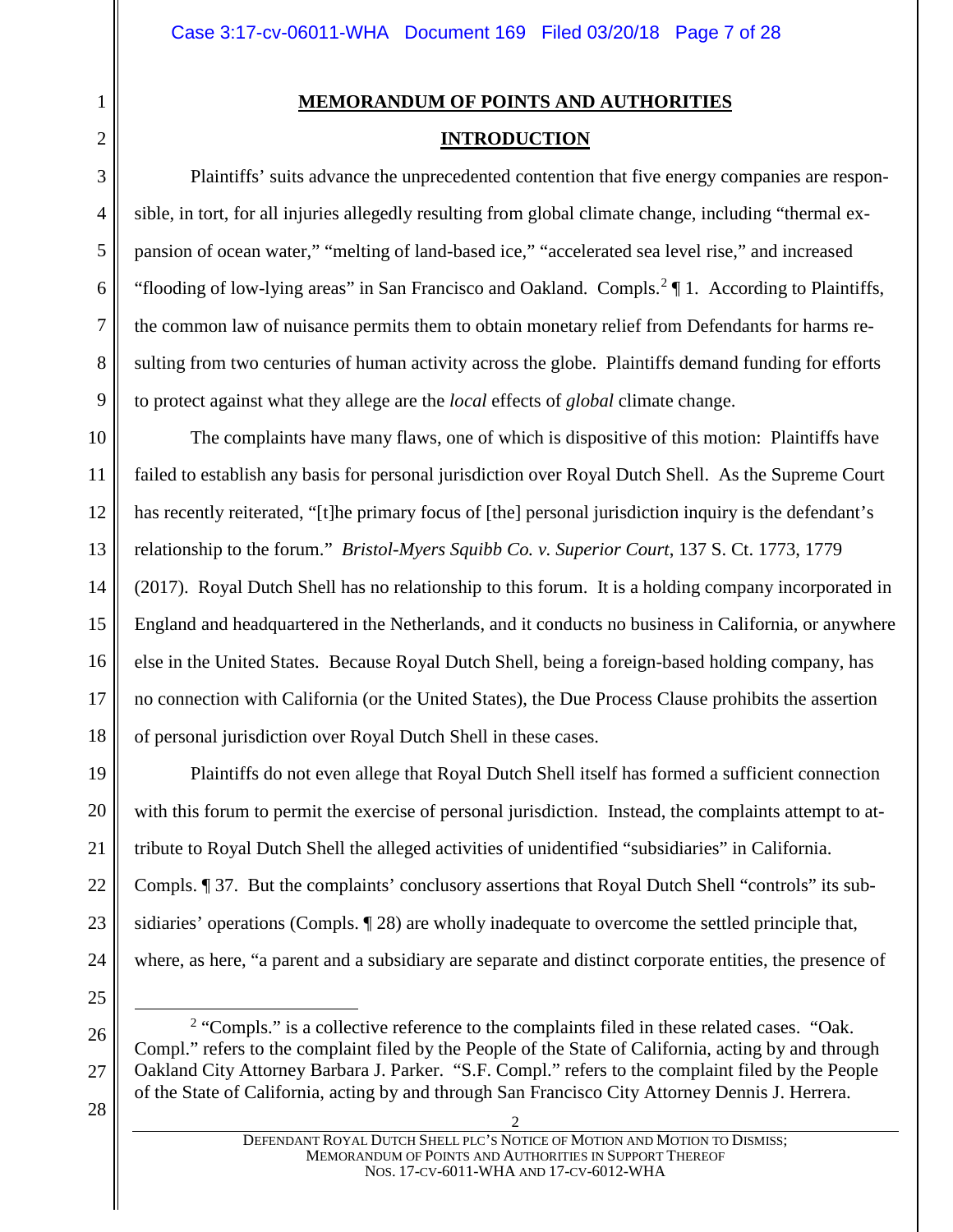one . . . in a forum state may not be attributed to the other." *Axiom Foods, Inc. v. Acerchem Int'l, Inc.*, 874 F.3d 1064, 1071 (9th Cir. 2017). In any event, the alleged California activities would be insufficient to justify personal jurisdiction because Plaintiffs do not plausibly allege, and could not show, that Plaintiffs' alleged injuries arise from the California contacts alleged in the complaints.

#### **BACKGROUND**

6 7 8 9 10 11 12 13 14 15 **A.** The complaints seek to hold Royal Dutch Shell and four other energy companies liable for the asserted consequences of global climate change. As described in the complaints, the "combustion" of fossil fuels "release[s] greenhouse gases, including carbon dioxide  $(CO<sub>2</sub>)$  and methane, which trap atmospheric heat and increase global temperatures." Compls.  $\llbracket 38$ . The complaints describe that process as a cause of the phenomenon known as "global warming." *Id.* That warming, the complaints assert, leads to "melting glaciers and sea ice," and causes "seawater to expand," resulting in an "acceleration of sea level rise." Oak. Compl. ¶ 50; S.F. Compl. ¶ 51. According to the complaints, "[g]lobal warming" is "harming" Oakland and San Francisco "now" through "flooding of low-lying areas," "increased shoreline erosion," and "salt water impacts" to the cities' "water treatment system[s]." Compls. ¶ 1.

16 17 18 19 20 21 The complaints assert that fossil fuels release greenhouse gases "when combusted." Oak. Compl. ¶ 52; S.F. Compl. ¶ 53. But they disclaim any attempt "to impose liability on Defendants for their direct emissions of greenhouse gases." Compls. ¶ 11. Instead, the theory of the complaints is that Defendants are responsible for the ultimate asserted consequences of emissions generated by the energy-consuming activities of every business, government, and consumer on the planet, including Plaintiffs themselves.

22 23 24 25 26 **B.** According to the complaints, Royal Dutch Shell "is responsible for" all of its subsidiaries' "past and current production and promotion of fossil fuel products" *worldwide*. Compls. ¶ 29. The complaints attempt to justify that contention with conclusory assertions that Royal Dutch Shell "controls" the "climate change policies and fossil fuel production" of "its subsidiaries[]." Compls. ¶ 28; *see id.* ¶ 29.

27 28

1

2

3

4

<span id="page-7-0"></span>5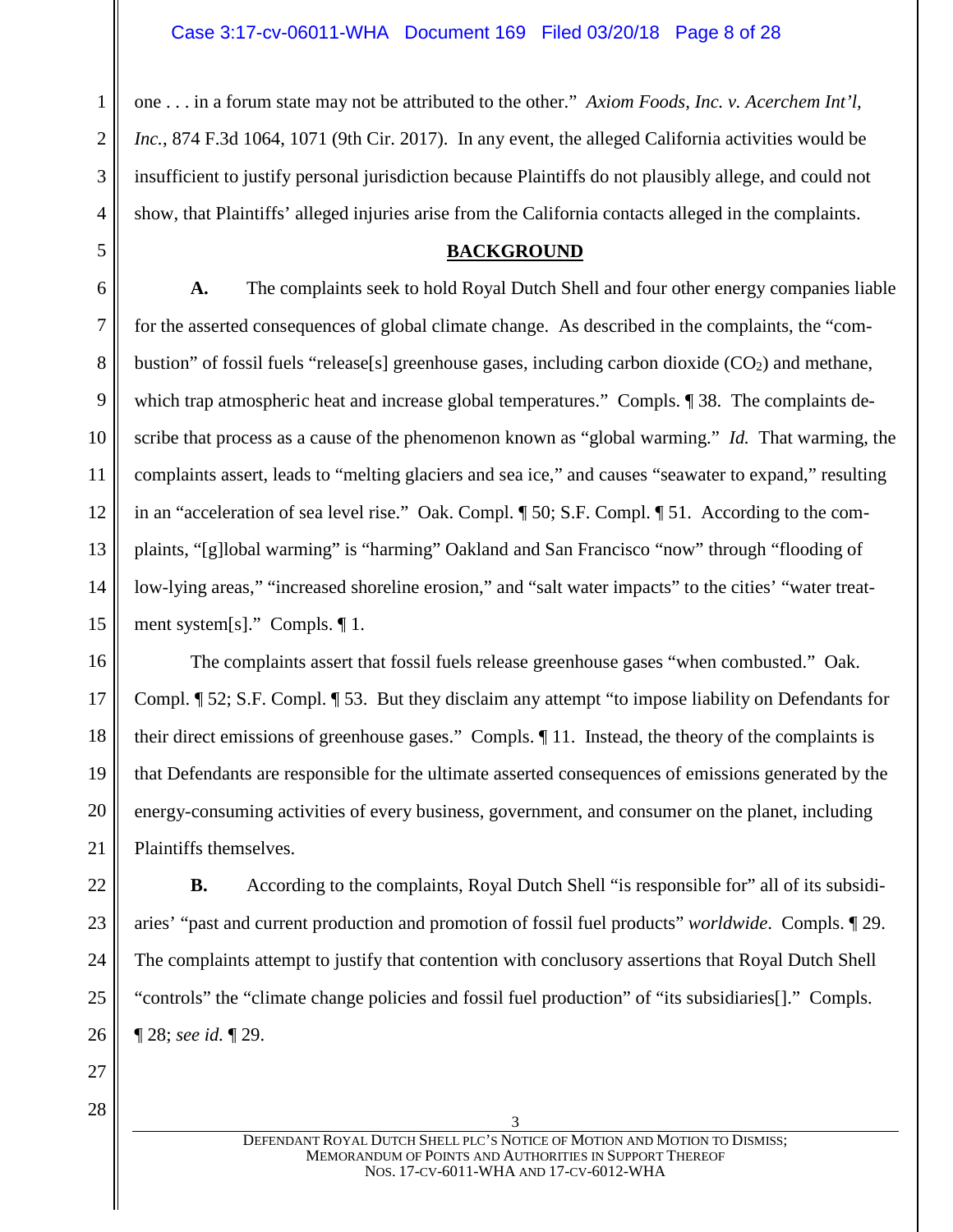### Case 3:17-cv-06011-WHA Document 169 Filed 03/20/18 Page 9 of 28

Plaintiffs seek to premise an assertion of jurisdiction over Royal Dutch Shell on a handful of unelaborated allegations of contacts with California by unidentified subsidiaries of Royal Dutch Shell. According to the complaints, Royal Dutch Shell's alleged "connections to California" are limited to the following:

- *First*, the complaints assert that Royal Dutch Shell, acting "through its subsidiaries," "owns and/or operates" various facilities in California, including unspecified port facilities and terminals, an unspecified pipeline, and one refinery. Compls. ¶ 37.
- *Second*, according to the complaints, "[t]here are numerous Shell-branded gasoline stations in California." *Id.* The complaints do not allege, however, that Royal Dutch Shell or any of its subsidiaries owns or operates those stations.
- *Third*, the complaints assert that "Shell offers credit cards to consumers on its interactive website to promote sales of gasoline and other products at its branded gasoline stations. Shell promotes gasoline sales by offering consumers, through its interactive web site, twenty-five cents off every gallon of Shell Fuel for the first two months after they open an account." *Id.* Those allegations do not mention California or suggest that the alleged activities were purposefully directed at California (or any other forum) or that they have any connection to Plaintiffs' claimed injuries in these cases.

18 19 20 **C.** The Declaration of Linda Szymanski, Royal Dutch Shell's General Counsel and Secretary, provides facts regarding Royal Dutch Shell's lack of connections with California and the United States, as well as its relationship with its subsidiaries.

21 22 23 24 25 26 27 Royal Dutch Shell is a public limited company registered in England and Wales and headquartered in The Hague, Netherlands. Szymanski Decl. ¶ 3; *see* Compls. ¶ 27. Royal Dutch Shell is a holding company. Szymanski Decl. ¶ 3. It conducts no operations of its own; in particular, it does not produce, transport, market, or sell fossil fuels and has never produced, transported, marketed, or sold fossil fuels. *Id.* ¶¶ 3-4. Royal Dutch Shell is the ultimate parent company of more than 1,100 separate companies engaged in the oil and gas business around the world. *Id.* ¶ 5. These wholly and partially owned indirect subsidiaries are sometimes referred to collectively as the "Shell group" for

28

1

2

3

4

5

6

7

8

9

10

11

12

13

14

15

16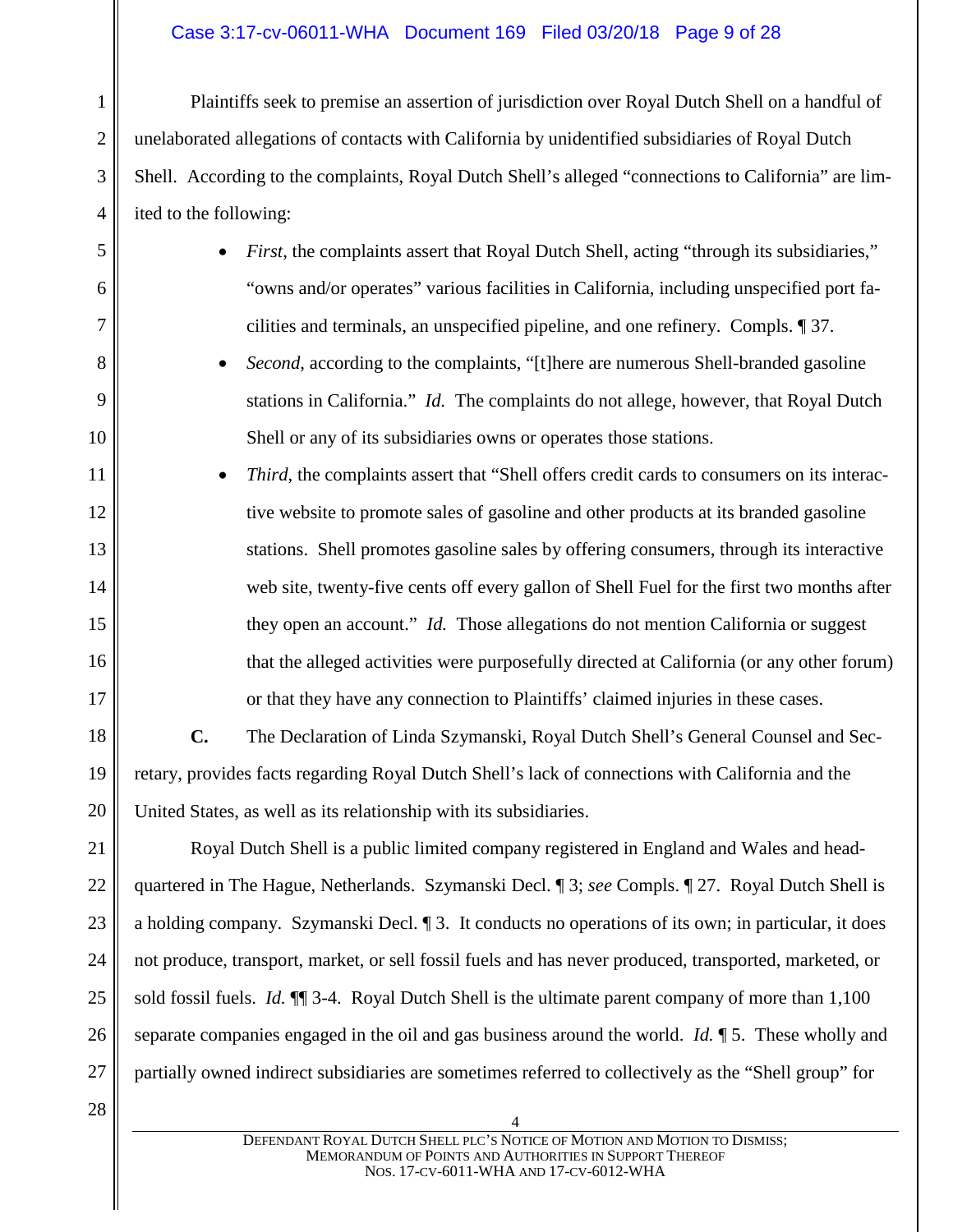#### Case 3:17-cv-06011-WHA Document 169 Filed 03/20/18 Page 10 of 28

convenience; the Shell group is not a legal entity. *Id.* Other than through its indirect ownership of separately formed subsidiaries, Royal Dutch Shell owns no assets and conducts no business in the United States, including California. *Id.* ¶ 7.

Royal Dutch Shell's U.S. subsidiaries are separately created, maintain substantial capital, keep separate financial accounts, and have their own boards of directors. *Id.* ¶ 11. Royal Dutch Shell does not exercise day-to-day control over the operational activities of its indirect subsidiaries. *Id.* ¶ 14. As a matter of good corporate governance, Royal Dutch Shell identifies broadly what risks may be applicable to the Shell group of companies as a whole, and broad objectives for managing those risks. *Id.* ¶ 15. Climate change is one of those risks, as are factors as diverse as fluctuations in foreign currency exchange rates and antitrust compliance. *Id.* Royal Dutch Shell does not dictate to Shell group companies how those corporate-level risks and objectives should be managed and implemented operationally. *Id.* That responsibility rests with the relevant operating company. *Id.*

# 14

1

2

3

4

5

6

7

8

9

10

11

12

<span id="page-9-0"></span>13

15

# **ARGUMENT**

# <span id="page-9-1"></span>**I. Plaintiffs Have Not Established A Basis For Exercising Personal Jurisdiction Over Royal Dutch Shell In These Cases**

16 17 18 19 20 21 22 23 Plaintiffs bear the burden of establishing personal jurisdiction over each defendant. *See*, *e.g.*, *Ranza v. Nike, Inc.*, 793 F.3d 1059, 1068 (9th Cir. 2015). Plaintiffs must make a prima facie showing of personal jurisdiction to survive a motion to dismiss on the pleadings. *Id*. They must "allege facts that support a finding of personal jurisdiction." *Glencore Grain Rotterdam B.V. v. Shivnath Rai Harnarain Co.*, 284 F.3d 1114, 1118 (9th Cir. 2002); *see also Mizokami Bros. of Arizona, Inc. v. Baychem Corp.*, 556 F.2d 975, 977 (9th Cir. 1977) (per curiam) ("To the extent that the district court grounded its dismissal upon the failure of the complaint to allege facts establishing in personam jurisdiction, the judgment must be affirmed.").

In addition, the Court "may not assume the truth of allegations in a pleading which are contradicted by affidavit." *Data Disc, Inc. v. Systems Tech. Assocs., Inc.*, 557 F.2d 1280, 1284 (9th Cir.

27

28

24

25

26

DEFENDANT ROYAL DUTCH SHELL PLC'S NOTICE OF MOTION AND MOTION TO DISMISS; MEMORANDUM OF POINTS AND AUTHORITIES IN SUPPORT THEREOF NOS. 17-CV-6011-WHA AND 17-CV-6012-WHA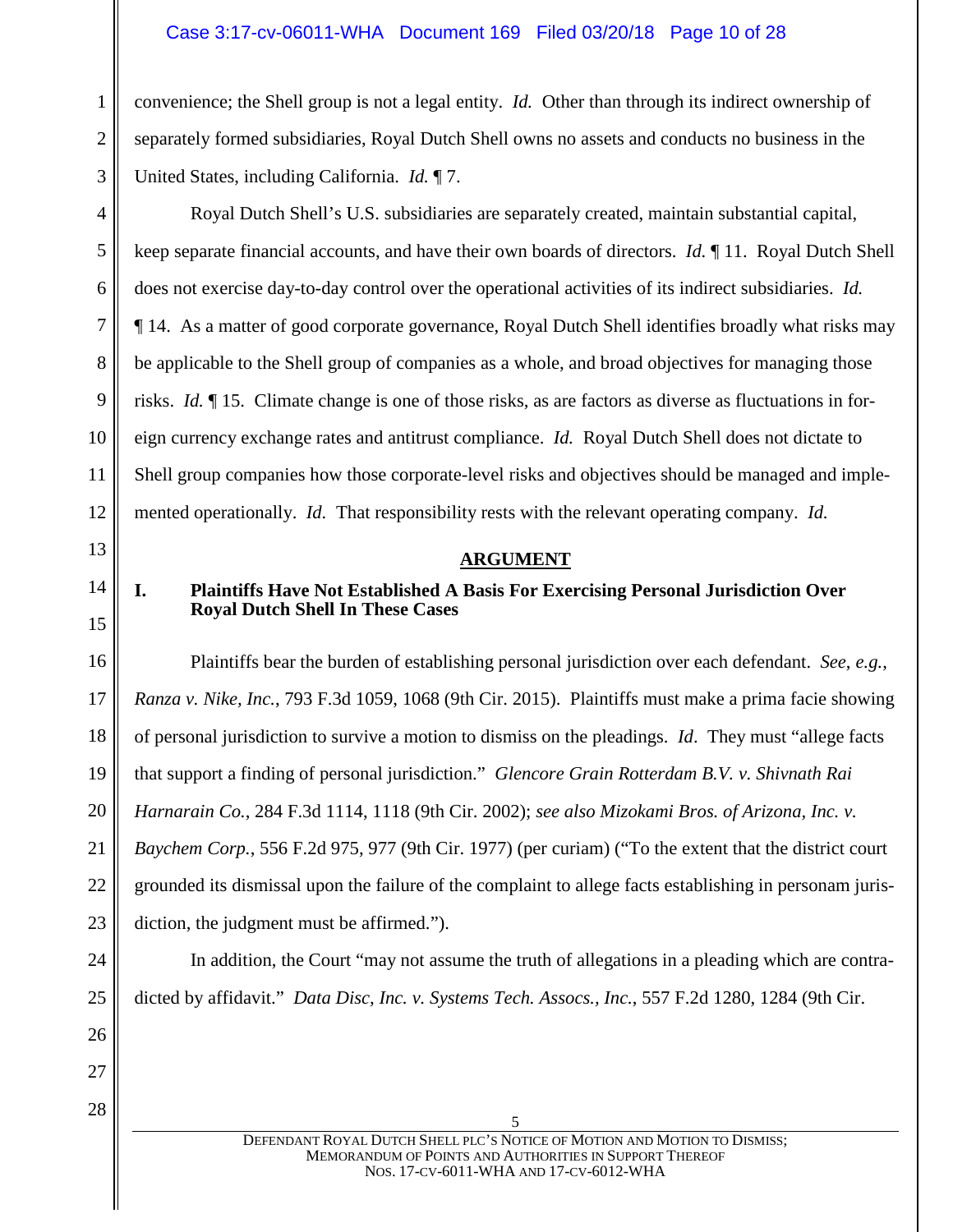1 2 3 1977). Instead, Plaintiffs must "come forward with facts, by affidavit or otherwise, supporting personal jurisdiction." *Scott v. Breeland*, 792 F.2d 925, 927 (9th Cir. 1986) (internal quotation marks omitted).

Under Federal Rule of Civil Procedure 4(k), "a federal district court's authority to assert personal jurisdiction in most cases is linked to service of process on a defendant 'who is subject to the jurisdiction of a court of general jurisdiction in the state where the district court is located.'" *Walden v. Fiore*, 134 S. Ct. 1115, 1121 (2014) (quoting Fed. R. Civ. P. 4(k)(1)(A)). California courts may exercise personal jurisdiction to the extent the Due Process Clause of the Fourteenth Amendment permits. *See Daimler AG v. Bauman*, 571 U.S. 117, 134 S. Ct. 746, 753 (2014); Cal. Code Civ. P. § 410.10. Accordingly, the Court asks whether personal jurisdiction "comports with the limits imposed by federal due process." *Daimler*, 134 S. Ct. at 753.

12 16 Applying the Due Process Clause, the Supreme Court has recognized two types of personal jurisdiction: general and specific. *See*, *e.g.*, *Bristol-Myers*, 137 S. Ct. at 1779-80. General jurisdiction allows a court to adjudicate any claim against a defendant, regardless of the connection between the claim and the forum. *Id*. Specific jurisdiction allows a court to adjudicate only a more limited set of claims: those that arise out of contacts between the defendant and the forum. *Id*.

Plaintiffs have not alleged facts that could support either general or specific jurisdiction over Royal Dutch Shell in these cases. The Declaration of Linda Szymanski demonstrates that Plaintiffs cannot do so.

<span id="page-10-0"></span>20

4

5

6

7

8

9

10

11

13

14

15

17

18

19

<span id="page-10-1"></span>21 22

# **A. Royal Dutch Shell Is Not Subject To General Jurisdiction In California Or Anywhere Else In The United States**

**1. Royal Dutch Shell Is Not "At Home" In California Or Anywhere Else In The United States**

23 24 25 26 27 A court may exercise general jurisdiction over a corporation only when the corporation's contacts with the forum are "so continuous and systematic" that it is "at home" there. *Daimler*, 134 S. Ct. at 754 (internal quotation marks omitted). Doing business in a forum "does not suffice to permit the assertion of general jurisdiction" over a corporation. *BNSF Railway Co. v. Tyrrell*, 137 S. Ct. 1549, 1559 (2017); *see id.* ("over 2,000 miles of railroad track and more than 2,000 employees" in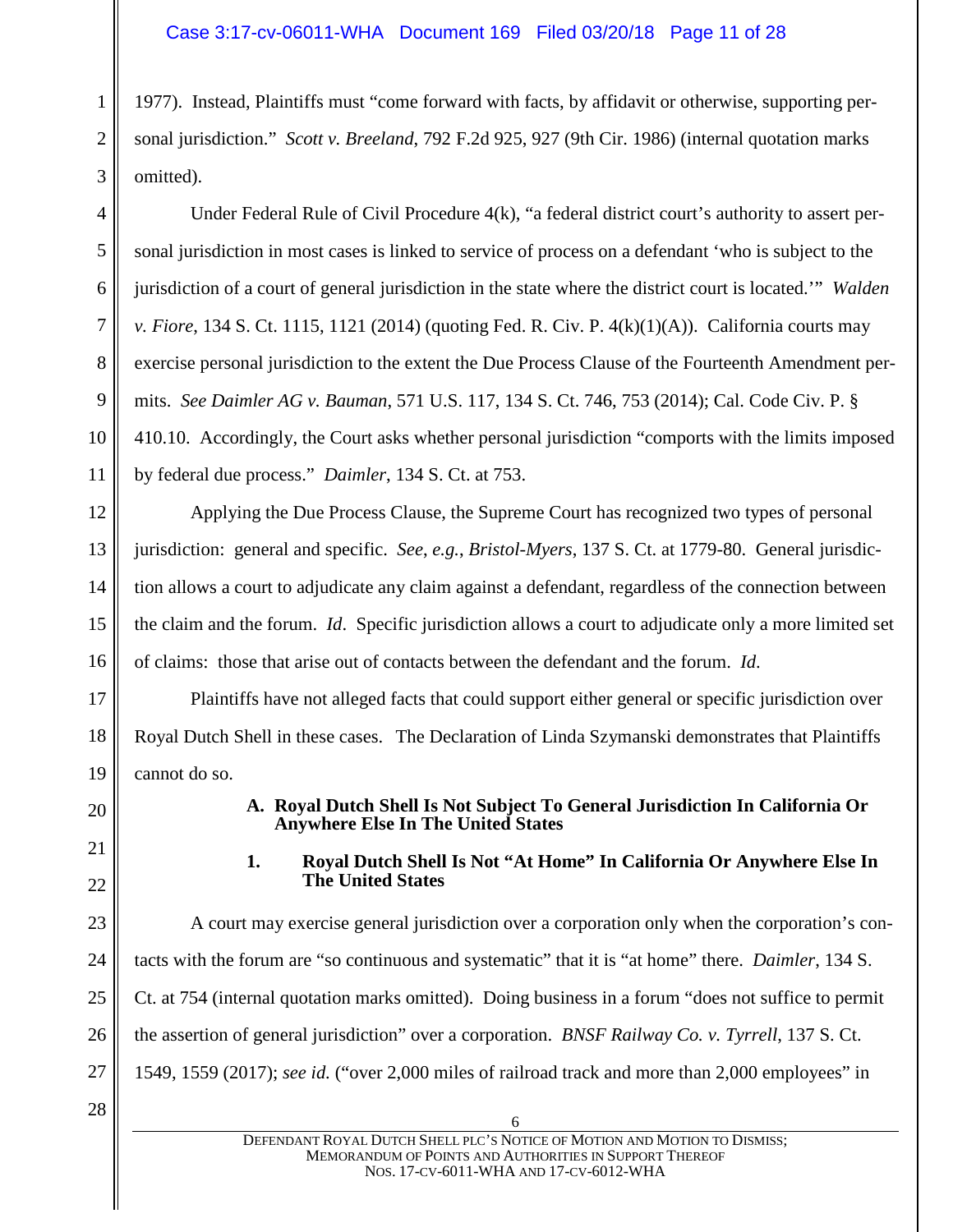1 2 3 4 forum insufficient); *Goodyear Dunlop Tires Ops., S.A. v. Brown*, 564 U.S. 915, 927, 930 n.6 (2011) ("continuous activity" and "regularly occurring sales" in forum insufficient). Rather, the "paradigm" forums in which a corporation is regarded as "at home" are its "place of incorporation" and its "principal place of business." *Daimler*, 134 S. Ct. at 760.

Royal Dutch Shell neither is incorporated nor has its principal place of business in California or any other state. As the complaints acknowledge, Royal Dutch Shell "is a public limited company registered in England and Wales with its headquarters in The Hague, Netherlands." Compls. ¶ 27; *see* Szymanski Decl. ¶ 3. Because Royal Dutch Shell is incorporated and maintains its principal place of business abroad, it is not subject to general jurisdiction in California or any other state. *See Williams v. Yamaha Motor Co. Ltd.*, 851 F.3d 1015, 1021-22 (9th Cir. 2017) (holding that *Daimler* bars the exercise of general jurisdiction over defendant incorporated and headquartered in Japan).<sup>[3](#page-11-1)</sup>

### **2. Imputation Theories Cannot Make Royal Dutch Shell "At Home" In California Or Anywhere Else In The United States**

*Daimler* also rejected the possibility of general jurisdiction resting on the relationship between a parent corporation and its subsidiary. The plaintiffs in *Daimler* argued that a German corporation was subject to general jurisdiction in California based on the forum contacts of its subsidiary. 134 S. Ct. at 752. The Supreme Court rejected the plaintiffs' argument, explaining: "Even if we were to assume that [the subsidiary] is at home in California, and further to assume [the subsidiary's] contacts are imputable to [the parent], there would still be no basis to subject [the parent] to general

23

24

25

5

6

7

8

9

10

11

<span id="page-11-0"></span>12

13

14

15

16

17

18

19

28

<sup>20</sup> 21

<span id="page-11-1"></span><sup>22</sup> 26 3 This is nothing like the "exceptional case" in which the *Daimler* Court left open the "possibility" of general jurisdiction existing somewhere other than the place of incorporation and the principal place of business. 134 S. Ct. at 761 n.19. As the only example of such a case, the Court identified *Perkins v. Benguet Consolidated Mining Co.*, 342 U.S. 437 (1952). *Daimler*, 134 S. Ct. at 755- 56. In *Perkins*, World War II had forced the president of the corporate defendant to relocate from the Philippines to Ohio, making Ohio "the corporation's principal, if temporary, place of business." *Id.* at 756; *see Goodyear*, 564 U.S. at 928 ("[t]o the extent that the company was conducting any business during and immediately after the Japanese occupation of the Philippines, it was doing so in Ohio"). Plaintiffs allege no facts that could make this an exceptional case along the lines of *Perkins*, and the Szymanski Declaration forecloses the possibility. *See* Szymanski Decl. ¶¶ 3-7; *see also Martinez v. Aero Caribbean*, 764 F.3d 1062, 1070 (9th Cir. 2014) (rejecting attempt to show that case was "exceptional" where, as here, defendant was incorporated and headquartered abroad).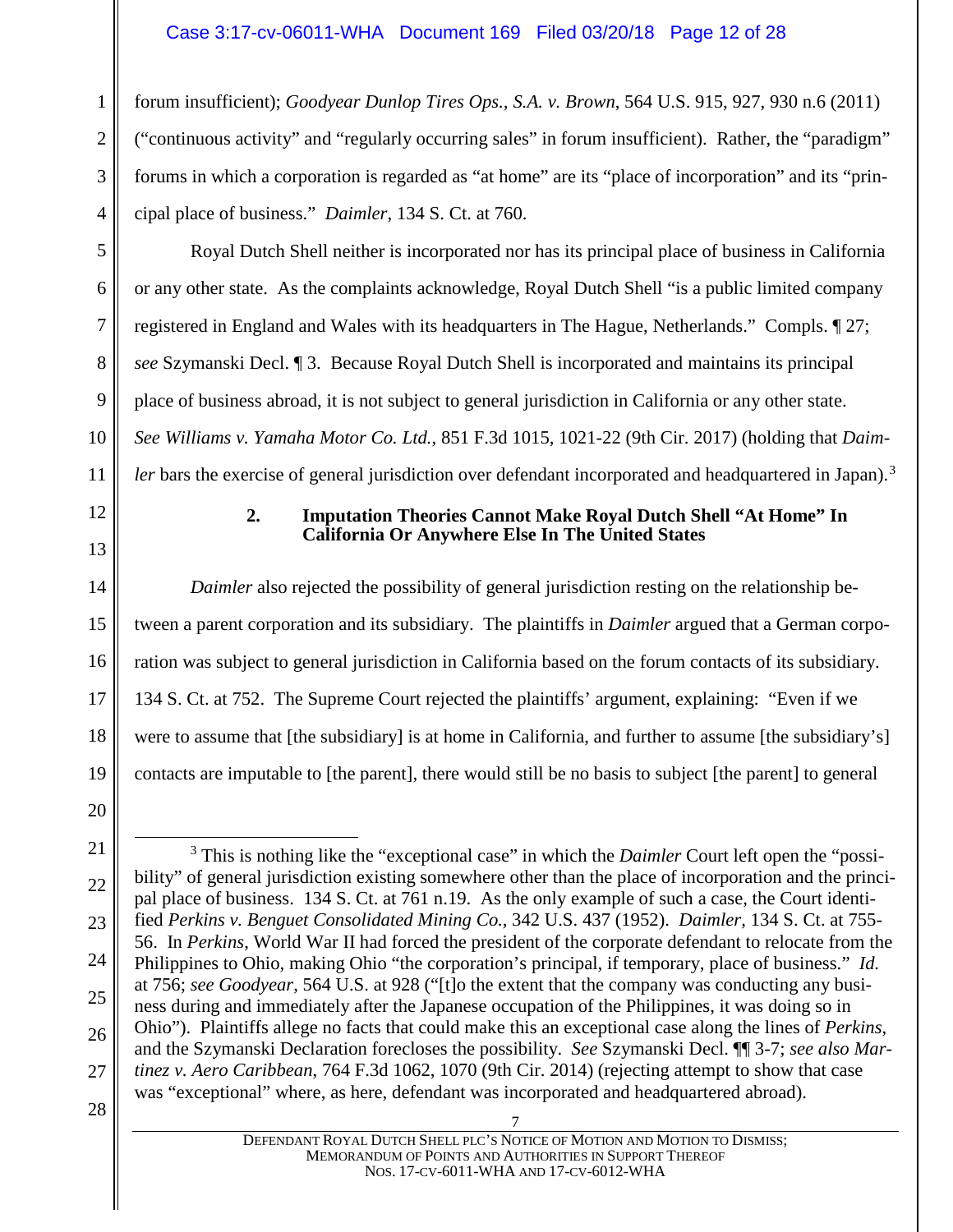1 2 3 4 5 jurisdiction in California." *Id.* at 760. Even under those assumptions, the Court explained, the German parent corporation's "slim contacts with the State hardly render it as home there." *Id.*; *see Yamaha*, 851 F.3d at 1022 & n.2 (discussing *Daimler* and holding that "even assuming [a Californiabased subsidiary's] contacts could be imputed to [its foreign parent], this does not, on its own, suffice to establish general jurisdiction" over the foreign parent).

6 7 8 9 10 11 12 13 14 15 16 17 18 19 20 21 That conclusion applies squarely here. Like the German parent corporation in *Daimler*, Royal Dutch Shell is, according to the complaints, a "multinational" company that is incorporated and has its principal place of business outside of the United States. Compls. ¶ 27. Plaintiffs allege no fact that could make Royal Dutch Shell "at home" in California (or in any other state), even with the alleged "contacts" of unidentified subsidiaries "attributed to it." *Daimler*, 134 S. Ct. at 762. General jurisdiction permits the adjudication of claims having nothing to do with the defendant's contacts with the forum, and Plaintiffs in these cases seek to premise liability on the worldwide operations of multinational energy companies and their subsidiaries. If the few contacts alleged in the complaints were sufficient to establish general jurisdiction over a foreign holding company with subsidiaries worldwide, such as Royal Dutch Shell, then "the same global reach would presumably be available in every other State in which" subsidiaries of the foreign company operate. *Id.* at 761; *see Havlish v. Royal Dutch Shell plc*, No. 13 Civ. 7074 (GBD), 2014 WL 4828654, at \*2-3 (S.D.N.Y. Sep. 24, 2014) (refusing to exercise general jurisdiction over Royal Dutch Shell based on the forum contacts of its subsidiaries). That is precisely the result that the Supreme Court rejected in *Daimler*, because a corporation whose subsidiaries operate "in many places can scarcely be deemed at home in all of them." *Id.* at 762 n.20.

<span id="page-12-0"></span>22 23

24

25

26

27

#### **B. Royal Dutch Shell Is Not Subject To Specific Jurisdiction In These Cases**

Plaintiffs also have not alleged, and could not establish, a basis for exercising specific personal jurisdiction over Royal Dutch Shell in these cases. "There are three requirements for a court to exercise specific jurisdiction over a nonresident defendant: (1) the defendant must either purposefully direct his activities toward the forum or purposefully avail [1] himself of the privileges of conducting activities in the forum; (2) the claim must be one which arises out of or relates to the

28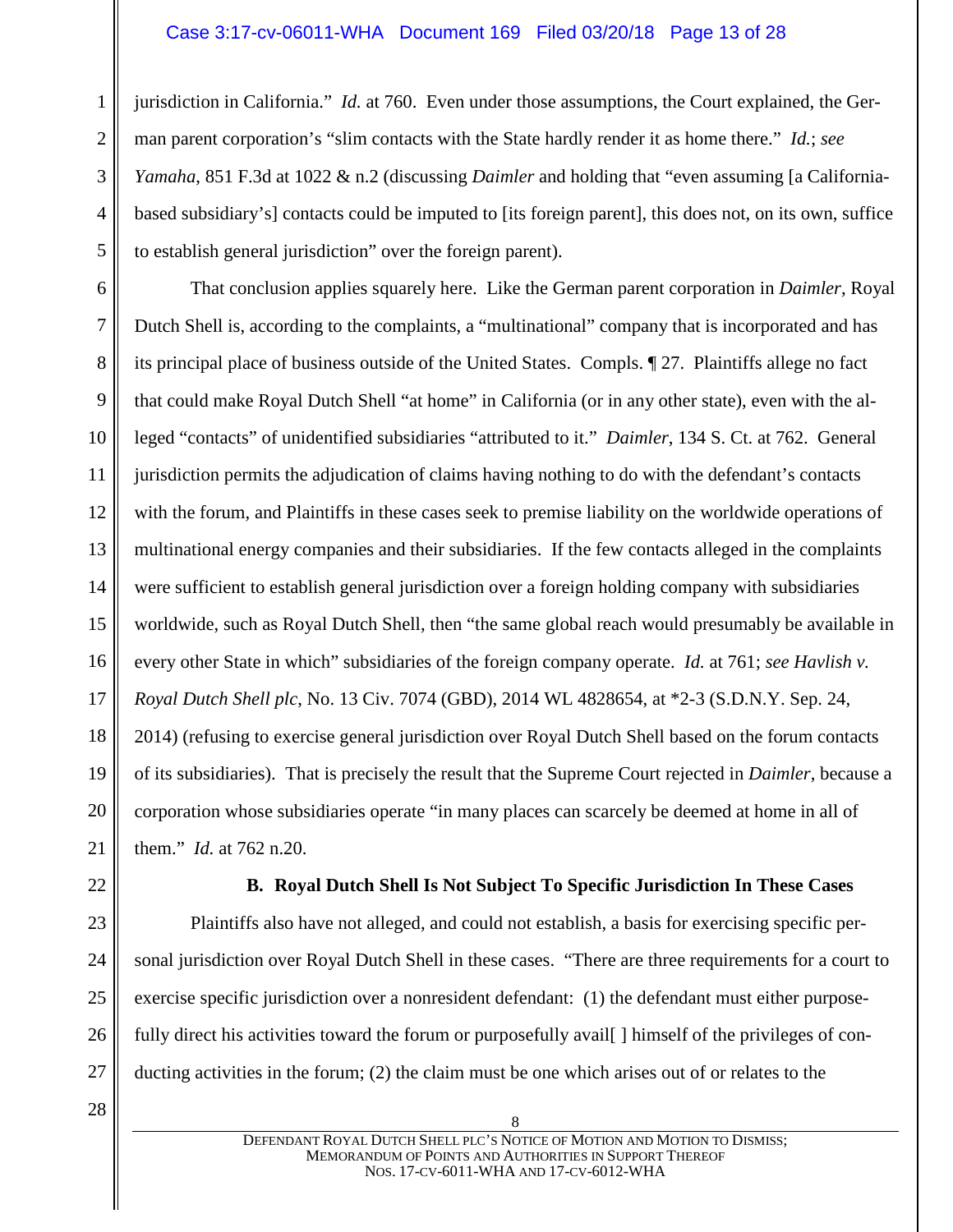# Case 3:17-cv-06011-WHA Document 169 Filed 03/20/18 Page 14 of 28

defendant's forum-related activities; and (3) the exercise of jurisdiction must comport with fair play and substantial justice, i.e. it must be reasonable." *Axiom Foods*, 874 F.3d at 1068 (brackets in original).

For multiple reasons, Plaintiffs' allegations do not satisfy any of those requirements. *First*, Royal Dutch Shell, which is a foreign holding company, has not purposefully directed (the relevant standard in a tort case such as this one) any activities toward California or the United States. *Second*, Plaintiffs cannot establish such a connection through the activities of Royal Dutch Shell's indirect subsidiaries. *Third*, even if all of the alleged contacts of Royal Dutch Shell's indirect subsidiaries were (contrary to governing authority) imputed to Royal Dutch Shell, Plaintiffs still could not show that their alleged injuries arise out of the imputed contacts. *Fourth*, and in all events, it would be unreasonable for this Court to exercise specific jurisdiction over Royal Dutch Shell in these cases.

#### **1. Royal Dutch Shell Has Not Created A "Substantial Connection" With, Or Purposefully Directed Activities Toward, California Or The United States**

14 15 16 17 18 19 20 21 22 23 Plaintiffs' effort to establish specific jurisdiction fails at the threshold, because Royal Dutch Shell has no connection with California or the United States. "For a State to exercise jurisdiction consistent with due process, the defendant's suit-related conduct must create a substantial connection with the forum State." *Walden*, 134 S. Ct. at 1121. To determine whether a foreign defendant has the requisite connection in a tort case, such as this one, the Ninth Circuit asks whether the defendant has purposefully directed its activities toward the forum. Axiom Foods, 87[4](#page-13-1) F.3d at 1068.<sup>4</sup> Allegations that activities outside the forum foreseeably caused injury inside the forum are insufficient to satisfy this inquiry. *See Walden*, 134 S. Ct. at 1124-25; *Axiom Foods*, 874 F.3d at 1070. In addition, "it is the defendant, not the plaintiff or third parties, who must create contacts with the forum" that are substantial enough for the court to exercise specific jurisdiction. *Walden*, 134 S. Ct. at 1126. As

28

24

<span id="page-13-1"></span>25

26

27

1

2

3

4

5

6

7

8

9

10

11

<span id="page-13-0"></span>12

<sup>&</sup>lt;sup>4</sup> The result would be no different under a purposeful-availment analysis because, as explained in the text, Royal Dutch Shell is a foreign-based holding company that has not "purposefully availed itself of the privilege of doing business in" California or the United States. *Boschetto v. Hansing*, 539 F.3d 1011, 1016 (9th Cir. 2008); *see Morrill v. Scott Fin. Corp.*, 873 F.3d 1136, 1149 (9th Cir. 2017).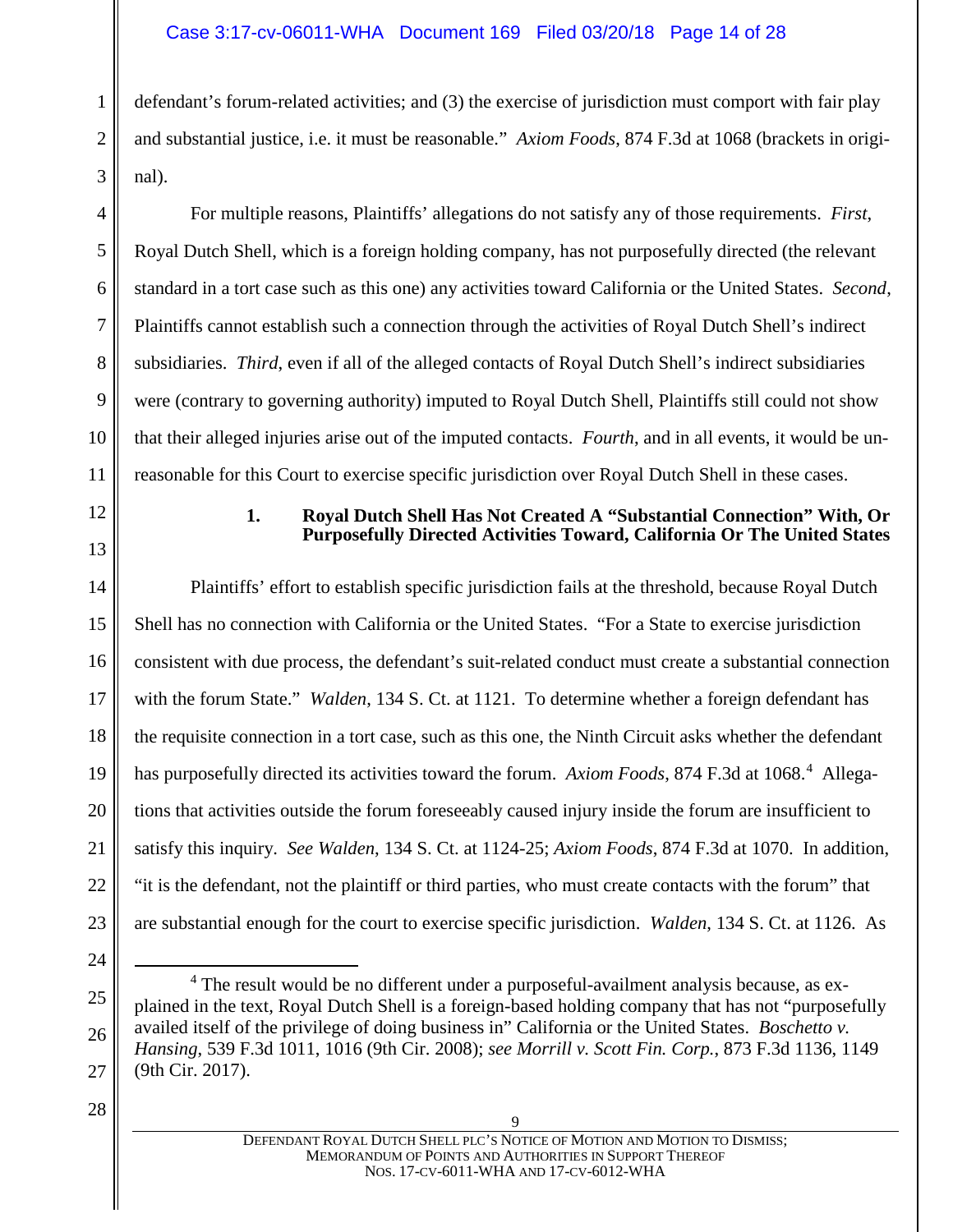### Case 3:17-cv-06011-WHA Document 169 Filed 03/20/18 Page 15 of 28

the Supreme Court explained in *Walden*, "[t]he proper question is not where the plaintiff experienced a particular injury or effect but whether the defendant's conduct connects [it] to the forum in a meaningful way." 134 S. Ct. at 1125.[5](#page-14-0)

Plaintiffs have not pleaded, and could not show, that Royal Dutch Shell, a foreign-based holding company, has created a substantial connection with or purposefully directed any activities toward California or the United States. *See Walden*, 134 S. Ct. at 1121; *Axiom Foods*, 874 F.3d at 1069-71. Plaintiffs do not allege that Royal Dutch Shell *itself* has engaged in *any* relevant conduct, let alone conduct purposefully directed at California or the United States.

9 10 11 12 13 14 15 16 17 18 19 The Szymanski Declaration demonstrates that Plaintiffs cannot show that Royal Dutch Shell has created a substantial connection with or purposefully directed relevant activities toward California or the United States. As the Declaration explains, Royal Dutch Shell is a foreign holding company that conducts no operations of its own. Szymanski Decl. ¶¶ 3-4. Royal Dutch Shell owns no assets and conducts no business in the United States, including California. *Id.* ¶ 7. Royal Dutch Shell has no officers, employees, or other personnel in the United States, including California. *Id.* Royal Dutch Shell has no place of business or mailing address in the United States, including California. *Id*. Royal Dutch Shell has not appointed an agent for service of process in any jurisdiction in the United States, including California. *Id*. In short, Royal Dutch Shell has no connection with California or the United States. *See Walden*, 134 S. Ct. at 1124 (no personal jurisdiction where defendant "formed no jurisdictionally relevant contacts with" the forum); *Axiom Foods*, 874 F.3d at 1070

1

2

3

4

5

6

7

8

<sup>20</sup> 21

<span id="page-14-0"></span><sup>22</sup> 23 24 25 26 27  $5$  Ordinarily, under Federal Rule of Civil Procedure  $4(k)$ , the due process inquiry focuses on the connection between the defendant and the state in which the federal court sits. *See* Fed. R. Civ. P. 4(k)(1)(A); *Walden*, 134 S. Ct. at 1121. Rule 4(k)(2) contains an exception, however, for claims arising under federal law (such as Plaintiffs' claims) against a defendant that is not subject to jurisdiction in any state's courts (such as Royal Dutch Shell, as explained in this memorandum). *See* Fed. R. Civ. P.  $4(k)(2)$ . As interpreted by the Ninth Circuit, Rule  $4(k)(2)$  confers personal jurisdiction over a defendant to the extent permitted by the Due Process Clause of the Fifth Amendment. *See Axiom Foods*, 874 F.3d at 1072; *Getz v. Boeing Co.*, 654 F.3d 852, 859 (9th Cir. 2011). The Ninth Circuit has held that the due process analysis is "nearly identical" under the Fifth and Fourteenth Amendments, except that, if the Fifth Amendment applies under Rule 4(k)(2), then the court considers the defendants' contacts "with the nation as a whole." *Axiom Foods*, 874 F.3d at 1072 (quoting *Holland Am. Line Inc. v. Wartsila N. Am., Inc*., 485 F.3d 450, 462 (9th Cir. 2007).

<sup>28</sup>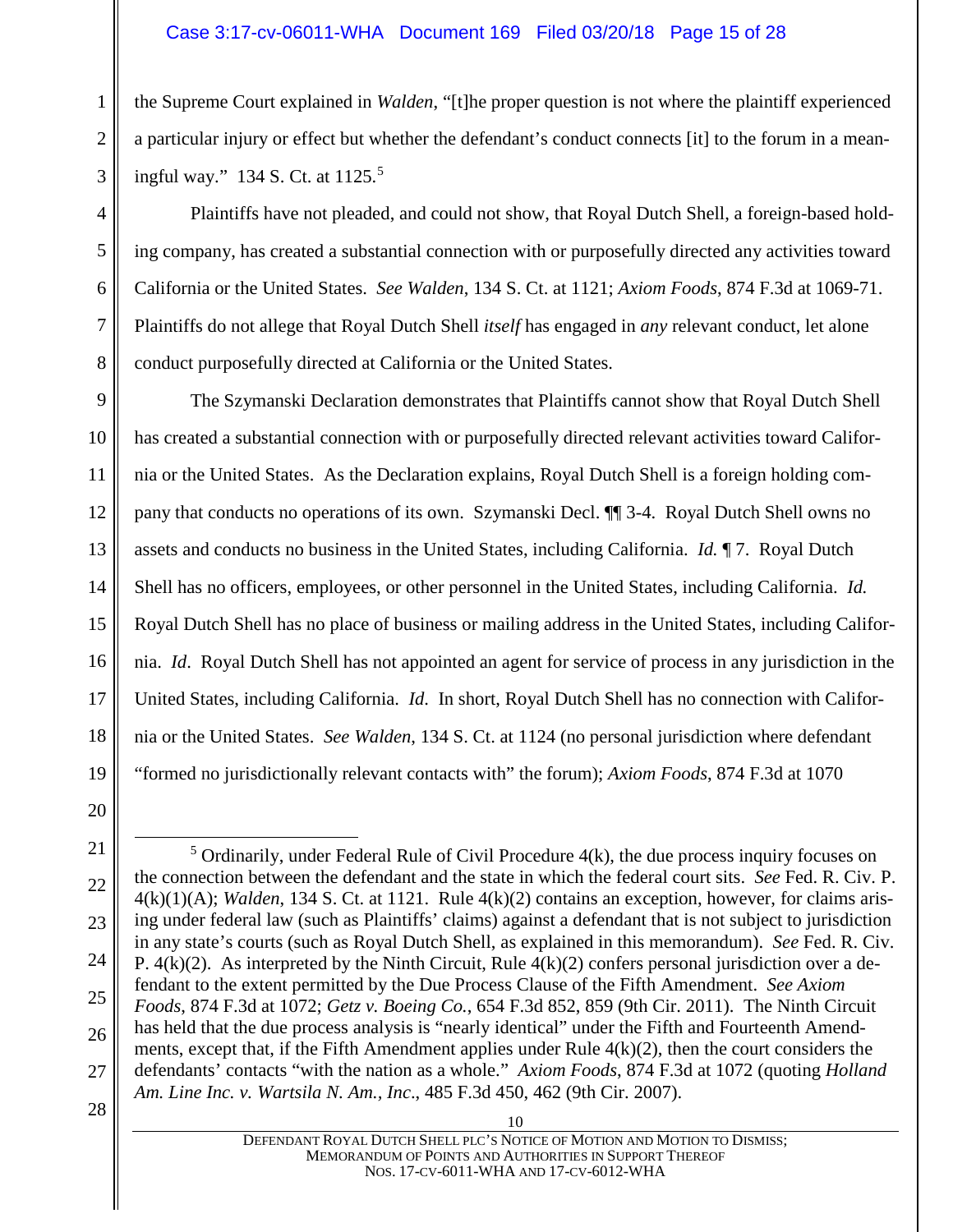(same, where defendant's contacts were "too attenuated and isolated to support the exercise of jurisdiction") (citations omitted).

<span id="page-15-0"></span>

1

2

3

4

5

6

7

8

9

10

11

12

13

19

20

21

23

24

25

26

# **2. The Contacts Alleged In The Complaints Cannot Be Imputed To Royal Dutch Shell Under Any Theory**

Plaintiffs cannot establish specific jurisdiction over Royal Dutch Shell based on the alleged forum contacts of its indirect subsidiaries. The complaints allege that Royal Dutch Shell, "through its subsidiaries: owns and/or operates port facilities in California for receipt of crude oil, owns and operates a refinery in California where crude oil is refined into finished fuel products including gasoline, transports crude oil through a pipeline within California, and owns and operates approximately six gasoline terminals in California." Compls. ¶ 37. The complaints also allege that "[t]here are numerous Shell-branded gasoline stations in California" and that "Shell offers credit cards to consumers on its interactive website to promote sales of gasoline and other products at its branded gasoline stations." *Id*.

14 15 16 17 18 Those alleged contacts cannot be imputed to Royal Dutch Shell under any theory. As the Ninth Circuit recently reiterated in *Axiom Foods*, "[i]t is well established that, as a general rule, where a parent and a subsidiary are separate and distinct corporate entities, the presence of one . . . in a forum state may not be attributed to the other[.]" 874 F.3d at 1071 (second alteration in original). Here, as in that case, Plaintiffs "have provided no reason to deviate from this general rule." *Id.*

22 *Agency*. The Ninth Circuit has not decided whether an agency theory of specific jurisdiction survives *Daimler*. *See Axiom Foods*, 874 F.3d at 1071 n.5; *Yamaha*, 851 F.3d at 1024. Even if such a theory were permissible, the Ninth Circuit has recognized that a plaintiff would have to show, at a minimum, that the parent corporation has "the right to substantially control its subsidiary's activities." *Yamaha*, 851 F.3d at 1024-25.

Plaintiffs fail to allege facts plausibly showing that Royal Dutch Shell has "substantial[] control" over the activities of any relevant subsidiary. The complaints contain boilerplate assertions that Royal Dutch Shell, "through its employees and/or agents, manages, directs, conducts and/or controls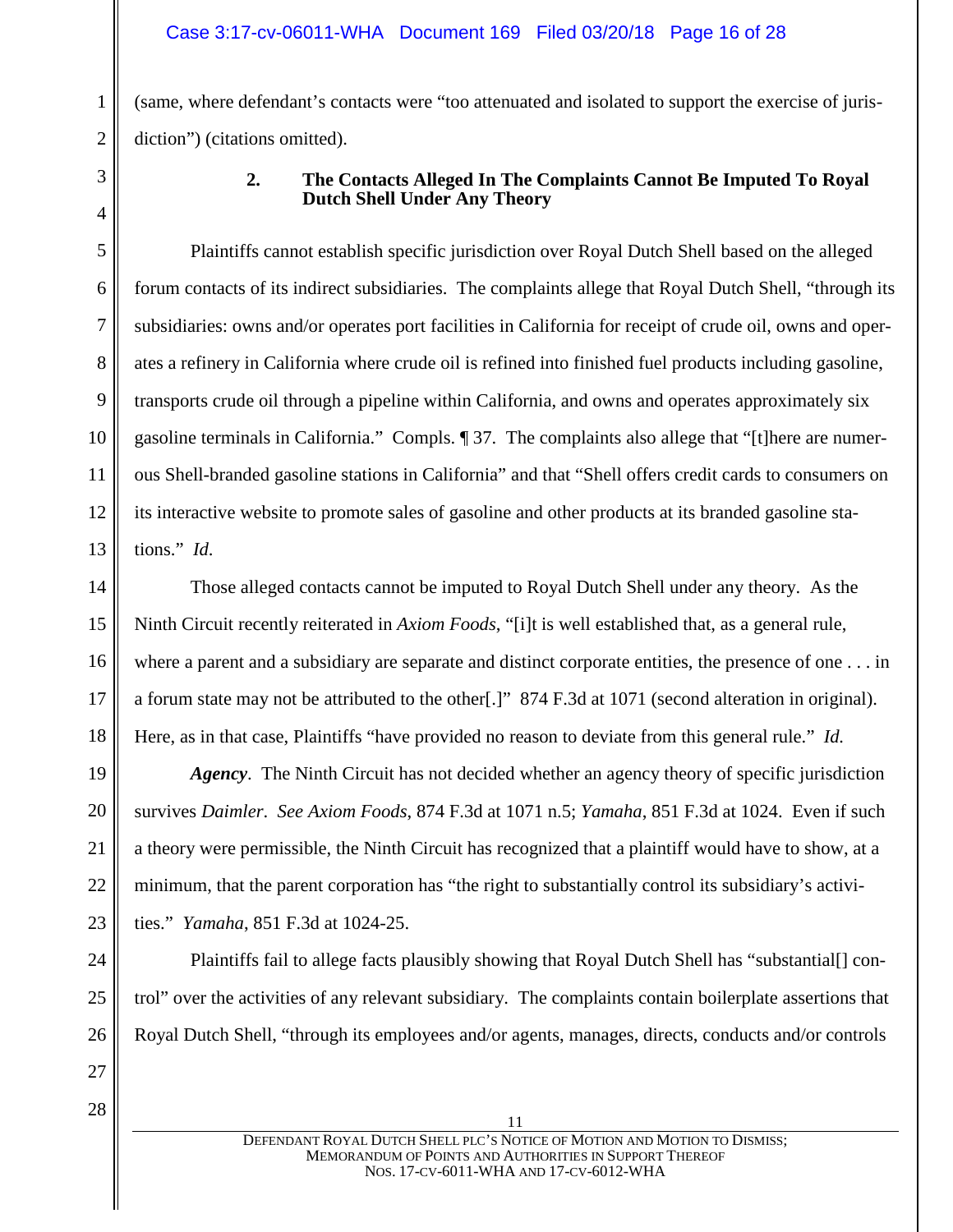### Case 3:17-cv-06011-WHA Document 169 Filed 03/20/18 Page 17 of 28

1 2 3 4 5 6 operations relating to its subsidiaries' participation in the process by which fossil fuels . . . are produced, transported, refined, stored, distributed, marketed, and/or sold to consumers." Compls. ¶ 28. The complaints also assert in a conclusory fashion that, "[a]s a result of its management, direction, conduct and/or control of operations relating to company-wide climate change policies and fossil fuel production, Defendant Shell is responsible for its subsidiaries' past and current production and promotion of fossil fuel products." Compls. ¶ 29.

The Ninth Circuit has squarely rejected exactly the sorts of "conclusory legal statement[s] unsupported by any factual assertion regarding [the defendant's] control over [its subsidiary]" that the complaints in these cases contain. *Yamaha*, 851 F.3d at 1025 n.5. Indeed, the complaints do not attempt even to identify any of the subsidiaries at issue, let alone allege facts that would demonstrate the substantial control required by the Ninth Circuit's cases.

7

8

9

10

11

12 13 14 15 16 17 18 19 20 In addition, the Ninth Circuit and many other courts have refused to impute contacts from a subsidiary to its parent company based on allegations that the parent sets general policies for the subsidiary to implement, such as the complaints' allegations about "company-wide climate change policies."[6](#page-16-0) As explained in *Unocal*, even where a parent corporation is involved in the "macro-management of its subsidiaries," that is not enough to impute the subsidiaries' activities to the parent. 248 F.3d at 927; *see id.* at 930 (refusing to impute contacts from subsidiaries to parent where parent "indirectly control[s] or supervise[s] its subsidiaries"). Only where the parent's control extends to the "day-to-day activities" of its subsidiaries is imputation potentially available. *Id*. at 930. Plaintiffs' conclusory allegations about climate policy come nowhere near a showing of day-to-day control.

12 DEFENDANT ROYAL DUTCH SHELL PLC'S NOTICE OF MOTION AND MOTION TO DISMISS; MEMORANDUM OF POINTS AND AUTHORITIES IN SUPPORT THEREOF NOS. 17-CV-6011-WHA AND 17-CV-6012-WHA

<span id="page-16-0"></span><sup>21</sup> 22 23 24 25 26 27 28 6 *See Doe v. Unocal Corp.*, 248 F.3d 915, 926-28 (9th Cir. 2001) (per curiam, adopting relevant portions of district court's opinion), *abrogated on other grounds by Daimler*, 134 S. Ct. at 758- 60; *Lyons v. Philip Morris Inc.*, 225 F.3d 909, 915 (8th Cir. 2000); *Jazini v. Nissan Motor Co., Ltd.*, 148 F.3d 181, 184-85 (2d Cir. 1998); *In re Western States Wholesale Natural Gas Litig.*, 605 F. Supp. 2d 1118, 1126-27, 1129, 1133-34, 1141 (D. Nev. 2009); *United States v. Philip Morris Inc.*, 116 F. Supp. 2d 116, 120, 123-24, 130 (D.D.C. 2000); *Insolia v. Philip Morris Inc.*, 31 F. Supp. 2d 660, 663-66, 669-70, 672 (W.D. Wis. 1998); *Arch v. American Tobacco Co.*, 984 F. Supp. 830, 837- 39 (E.D. Pa. 1997); *Sonora Diamond Corp. v. Superior Court*, 99 Cal. Rptr. 2d 824, 838-39, 845-46 (Cal. Ct. App. 2000); *State v. American Tobacco Co.*, 707 So. 2d 851, 856 (Fla. Dist. Ct. App. 1998); *cf. United States v. Bestfoods*, 524 U.S. 51, 72 (1998) (explaining that parent's "articulation of general policies and procedures . . . should not give rise to direct liability" for costs of cleaning up waste generated by subsidiary's facility).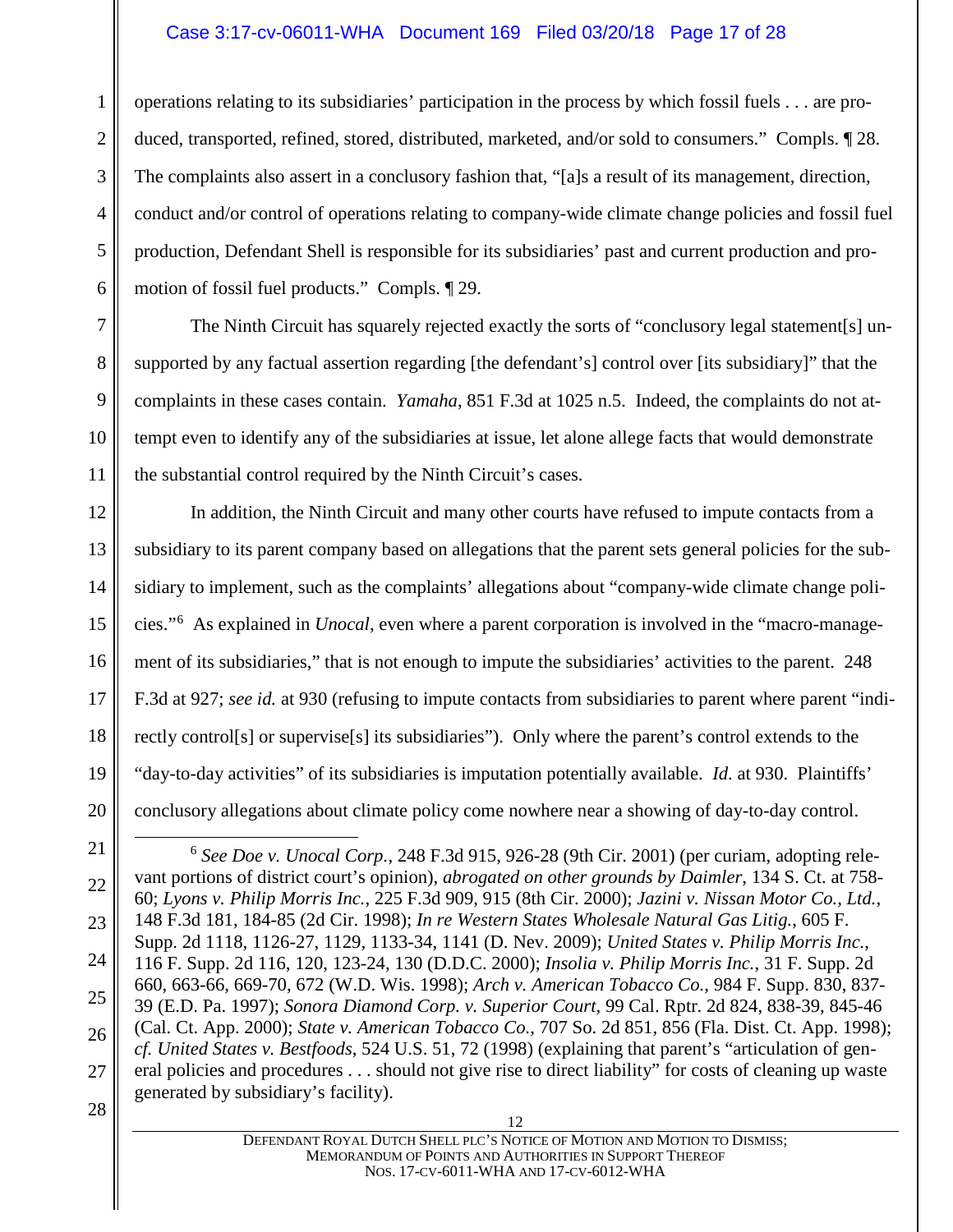#### Case 3:17-cv-06011-WHA Document 169 Filed 03/20/18 Page 18 of 28

The Szymanski Declaration confirms that Plaintiffs cannot demonstrate facts sufficient to impute contacts to Royal Dutch Shell under an agency theory. Royal Dutch Shell does not exercise day-to-day control over the operational activities of its many hundreds of indirect subsidiaries. Szymanski Decl. ¶ 14. Royal Dutch Shell neither directs its subsidiaries' operational decision making nor mandates how they should achieve general business objectives. *Id.* ¶¶ 14-15. No subsidiary of Royal Dutch Shell, nor any other entity, has ever held express or implied authority to act as Royal Dutch Shell's agent, including with respect to the production, refining, transport, marketing, or sale of fossil fuels in California or anywhere else in the United States. *Id*. ¶ 7. Those facts refute any effort to establish an agency relationship between Royal Dutch Shell and its indirect subsidiaries. *See*, *e.g.*, *Havlish*, 2014 WL 4828654, at \*2-3 (rejecting agency argument on indistinguishable record).

*Alter Ego*. Nor can Plaintiffs impute the alleged jurisdictional contacts to Royal Dutch Shell on the theory that Royal Dutch Shell's subsidiaries are its alter egos. The alter ego theory requires plaintiffs to show that "there is such unity of interest and ownership that the separate personalities of the two entities no longer exist" and that "failure to disregard their separate identities would result in fraud or injustice." *Yamaha*, 851 F.3d at 1021; *see also Axiom Foods*, 874 F.3d at 1071 n.5.

16 17 18 19 20 21 22 23 24 25 26 27 The complaints contain no factual allegations that could come close to meeting that standard. The Ninth Circuit has refused to recognize that a parent and its subsidiaries are alter egos in cases presenting much more concrete allegations than one finds in Plaintiffs' complaints. In *Ranza*, the parent company was "heavily involved in [the subsidiary's] operations"; it "exercise[d] control over [the subsidiary's] overall budget and ha[d] approval authority for large purchases; establishe[d] general human resource policies for both entities and [was] involved in some hiring decisions; operate[d] information tracking systems all of its subsidiaries utilize[d]; ensure[d] the [parent company] brand [was] marketed consistently throughout the world; and require[d] some [subsidiary] employees to report to [parent company] supervisors on a 'dotted-line' basis." 793 F.3d at 1074*.* Similarly, in *Unocal*, the plaintiffs alleged that the parent intervened in its subsidiaries' acquisitions, divestments, and capital expenditures; formulated policies and strategies for its subsidiaries to follow; provided its subsidiaries with financing; and maintained an overlap of directors and officers. *See* 248 F.3d at 927.

28

1

2

3

4

5

6

7

8

9

10

11

12

13

14

15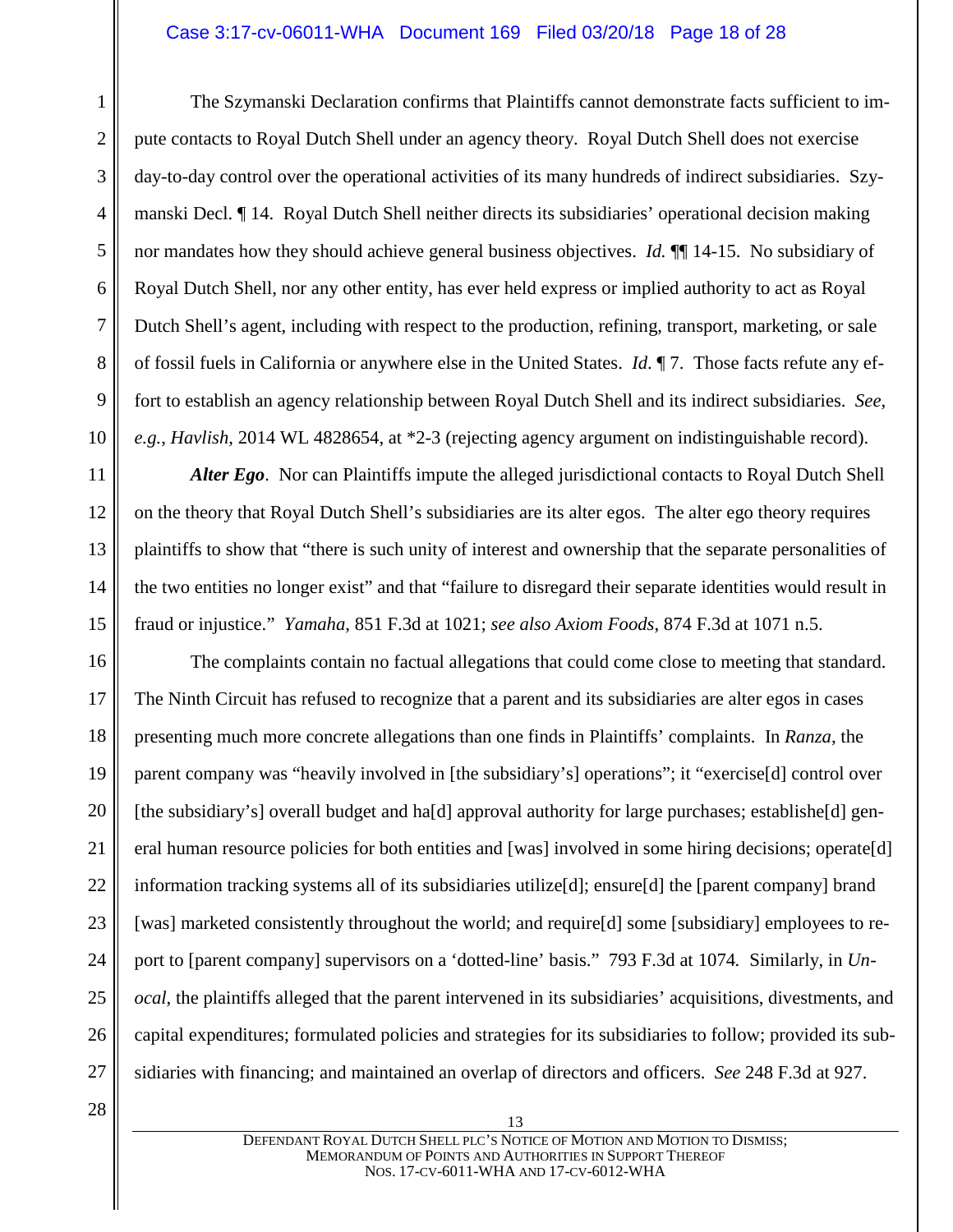The Ninth Circuit refused to impute contacts under an alter-ego theory in those cases. *See Ranza*, 793 F.3d at 1075; *Unocal*, 248 F.3d at 928. Plaintiffs allege nothing that could support a different outcome here.

The Szymanski Declaration demonstrates that Plaintiffs could not in good faith plead allegations that would show that Royal Dutch Shell and its subsidiaries are alter egos. Royal Dutch Shell and its subsidiaries observe all formal requirements to operate as separate entities. Szymanski Decl. ¶ 11. Each is separately created, maintains substantial capital, keeps separate financial accounts, and is managed by its own board of directors. *Id.* Royal Dutch Shell does not exercise day-to-day control over the operational activities of its subsidiaries. *Id*. ¶ 14. Those facts foreclose reliance on an alter-ego theory here. *See Ranza*, 793 F.3d at 1074-75.

<span id="page-18-0"></span>11

1

2

3

4

5

6

7

8

9

10

12

# **3. Plaintiffs Cannot Show That Their Claims Arise From The Attenuated Jurisdictional Contacts Alleged In The Complaints**

13 14 15 16 17 18 19 20 Even if Plaintiffs could impute all of the forum contacts alleged in the complaints to Royal Dutch Shell — and they cannot, as explained above — they still would fall short of making a prima facie showing of specific jurisdiction. A court may exercise specific jurisdiction over a defendant only if the plaintiff's claims "aris[e] out of or relat[e] to" the defendant's contacts with the forum. *Bristol-Myers*, 137 S. Ct. at 1780. The Ninth Circuit has held that the defendant's forum contacts must have caused the plaintiff's injury for a court to exercise specific jurisdiction. *See Bancroft & Masters, Inc. v. Augusta Nat'l Inc.*, 223 F.3d 1082, 1088 (9th Cir. 2000). Courts in this circuit "measure this requirement in terms of 'but for' causation." *Id*.<sup>[7](#page-18-1)</sup>

21 22 Plaintiffs have not pleaded — and could not plausibly plead — allegations that would satisfy the "requirement" of "'but for' causation." *Id*. Plaintiffs assert that their claims arise out of the com-

28

23

24

<span id="page-18-1"></span>25

26

 $<sup>7</sup>$  Other circuits have held, correctly in Royal Dutch Shell's view, that the defendant's forum</sup> contacts must amount to the proximate cause of the plaintiff's injuries for there to be specific jurisdiction. *See SPV Osus Ltd. v. UBS AG*, 882 F.3d 333, 344 (2d Cir. 2018) (noting circuit split). As demonstrated in the text, Plaintiffs cannot show that their claims arise from the attenuated contacts alleged in the complaints even under the more lenient but-for test that the Ninth Circuit employs.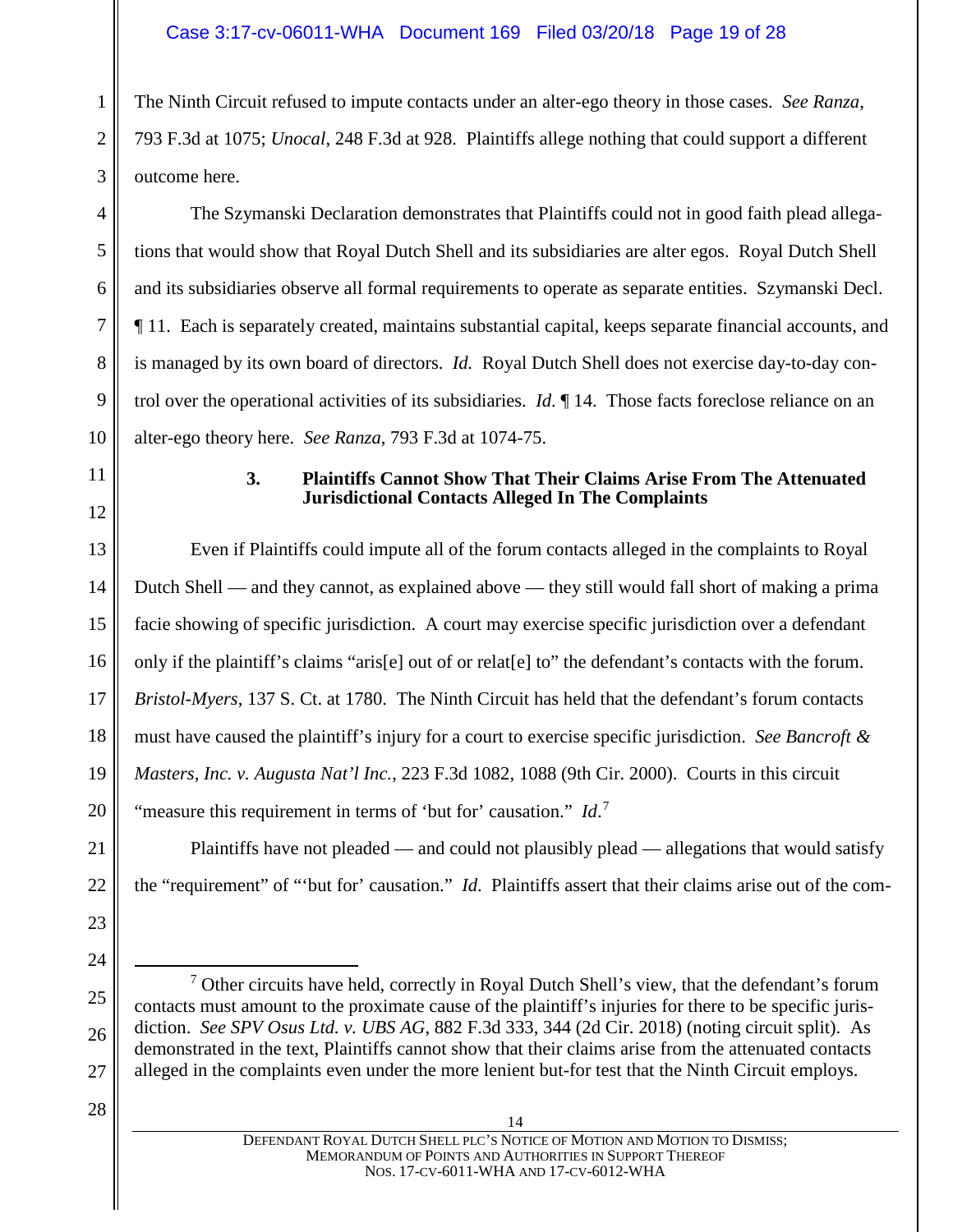### Case 3:17-cv-06011-WHA Document 169 Filed 03/20/18 Page 20 of 28

1 2 3 4 5 6 7 8 bustion of fossil fuels to produce energy, which emits greenhouse gases, which accumulate in the atmosphere, which results in a warmer global climate, which yields sea-level rise and extreme weather events, and which ultimately harms their property interests.<sup>[8](#page-19-0)</sup> As an initial matter, however, Plaintiffs' claims and their underlying theory of causation are not even loosely tethered to the forum contacts alleged in the complaints. Plaintiffs do not so much as imply that the few isolated California activities alleged in the complaints, *see* Compls. ¶ 37, could be considered a but-for cause of the sea-level rise and extreme weather events that allegedly harm Plaintiffs' property and thereby give rise to their claims for a public nuisance.

9 10 11 12 13 14 15 16 17 18 Nor could Plaintiffs satisfy the "requirement" of "'but for' causation" even if they could aggregate and impute to Royal Dutch Shell all of the activities of its subsidiaries in California or the United States. According to a study on which Plaintiffs rely, the combustion of *all* of the fossil fuels that *all* of Royal Dutch Shell's subsidiaries has allegedly *ever* produced and sold *anywhere in the world* accounts for just 2.12% of the greenhouse gases emitted from industrial sources since the start of the Industrial Revolution.<sup>[9](#page-19-1)</sup> Although Royal Dutch Shell does not accept the inputs, analysis, or conclusions in that study, and setting aside the fact that the figure improperly aggregates activities worldwide rather than forum-wide as the Due Process Clause requires, the important point for present purposes is that Plaintiffs have not alleged, and could not show, that their claimed injuries would not have occurred but for the alleged conduct of subsidiaries of Royal Dutch Shell. *See Doe v. American* 

19 20

<span id="page-19-0"></span>21

22

23

24

25

<span id="page-19-1"></span>26 27 <sup>9</sup> *See* Oak. Compl. ¶ 55 n.13; S.F. Compl. ¶ 56 n.34 (citing Peter C. Frumhoff et al., *The Climate Responsibilities of Industrial Carbon Producers*, 132 Climatic Change 157, 167 (2015), *available at* https://link.springer.com/content/pdf/10.1007%2Fs10584-015-1472-5.pdf). Frumhoff et al. present the relevant figure at 162.

28

 <sup>8</sup> *See*, *e.g.*, Oak. Compl. ¶ 48; S.F. Compl. ¶ 49 ("Today, due primarily to the combustion of fossil fuels produced by Defendants and others, the atmospheric level of carbon dioxide is 410 ppm, higher than at any time during human civilization and likely higher than any level in millions of years."); Oak. Compl. ¶ 50; S.F. Compl. ¶ 51 ("Global warming causes sea level rise by melting glaciers and sea ice, and by causing seawater to expand."); Oakland Compl. ¶ 87 ("Oakland has already begun to feel injury from sea level rise, although its most severe injuries by far are the injuries that will occur in the future if prompt action is not taken to protect Oakland and its residents from rising sea levels caused by global warming."); S.F. Compl. ¶¶ 88-92 (alleging similar threat of harm).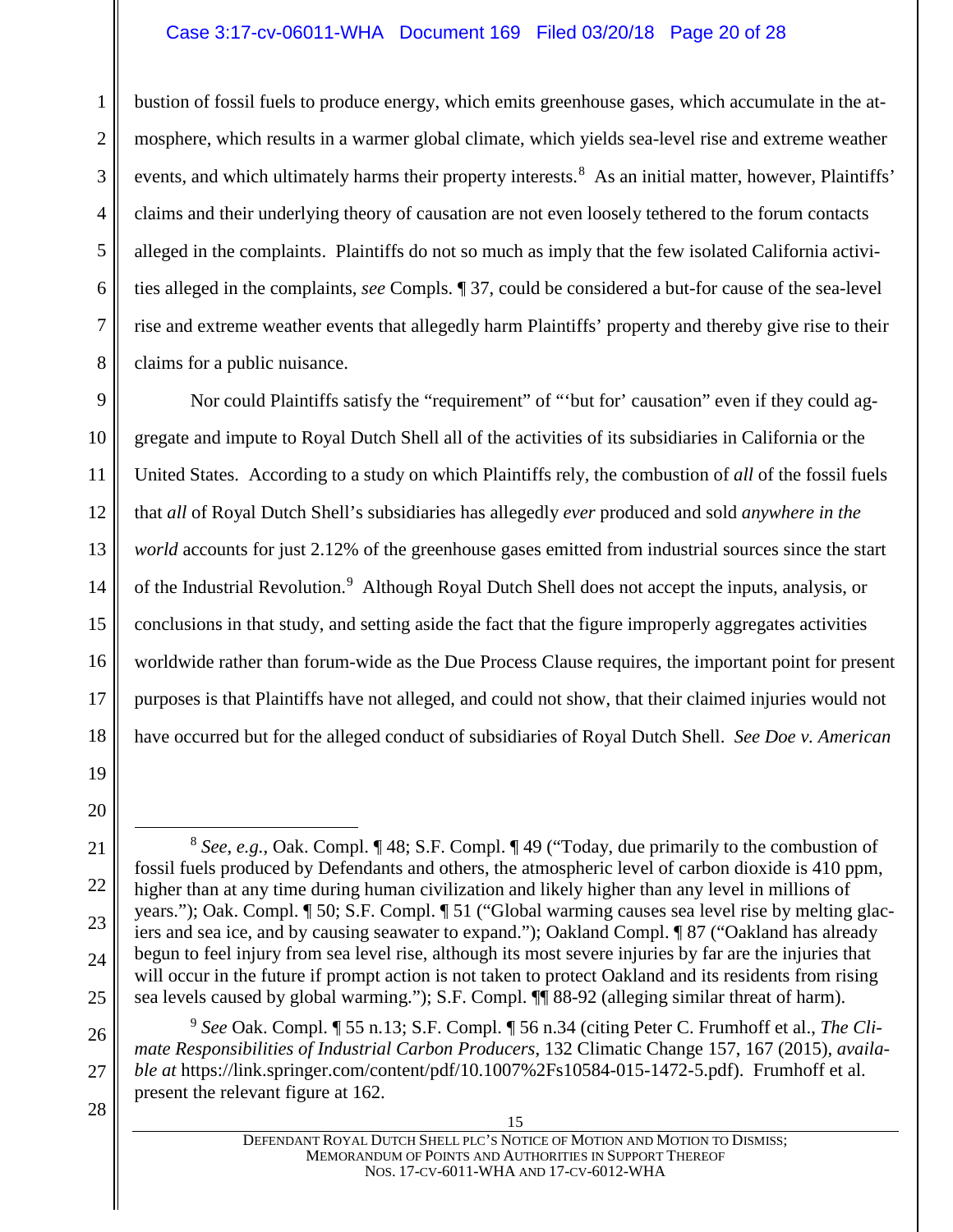2 *Nat'l Red Cross*, 112 F.3d 1048, 1051 (9th Cir. 1997) (denying specific jurisdiction where defendant's forum contacts were "only peripherally" related to plaintiff's alleged injuries and "too attenuated to satisfy the 'but for' test"). Indeed, Plaintiffs do not ask the Court to make that leap: In an earlier filing, Plaintiffs disclaimed any possibility that activities on the Outer Continental Shelf, which yield nearly a third of oil and gas production in the United States each year, might constitute a but-for cause of global climate change and their alleged injuries. *See* Pls.' Reply on Mot. Remand at 20-21, ECF No. 108, Case No. 17-cv-6011; ECF No. 91, Case No. 17-cv-6012.

> **4. It Would Be Unreasonable For The Court To Exercise Specific Jurisdiction Over Royal Dutch Shell In These Cases**

This Court need not decide whether it would be reasonable to exercise specific jurisdiction over Royal Dutch Shell because Plaintiffs have not carried their burden of showing that Royal Dutch Shell has created sufficient contacts with the forum and that their claims arise out of those contacts. *See Schwarzenegger v. Fred Martin Motor Co.*, 374 F.3d 797, 807 n.1 (9th Cir. 2007) ("Because [plaintiff] has failed to sustain his burden . . . we need not, and do not, reach to the third part of the test."). Nonetheless, it would in fact be unreasonable for this Court to exercise specific jurisdiction over Royal Dutch Shell in these cases.

The Ninth Circuit considers seven factors in assessing the reasonableness of exercising specific jurisdiction: (1) the extent of the defendant's "purposeful interjection" into the forum; (2) the burden on the defendant from defending in the forum; (3) the extent of "conflict with the sovereignty of the defendant's" home state or country; (4) the forum's interest in adjudicating the dispute; (5) the most efficient judicial resolution of the controversy; (6) the importance of the forum to the plaintiff's interest in convenient and effective relief; and (7) the existence of an alternative forum. *Glencore Grain*, 284 F.3d at 1125.

As in *Glencore Grain*, "[e]ven a cursory glance at the factors reveals the unreasonableness of exercising jurisdiction in this case." *Id.* With respect to the first factor, as explained above, Royal Dutch Shell has not purposefully interjected itself into California or the United States. With respect to the second factor, "[t]he burden on [Royal Dutch Shell] to defend suit in California appears great,

28

1

3

4

5

6

7

<span id="page-20-0"></span>8

9

10

11

12

13

14

15

16

17

18

19

20

21

22

23

24

25

26

27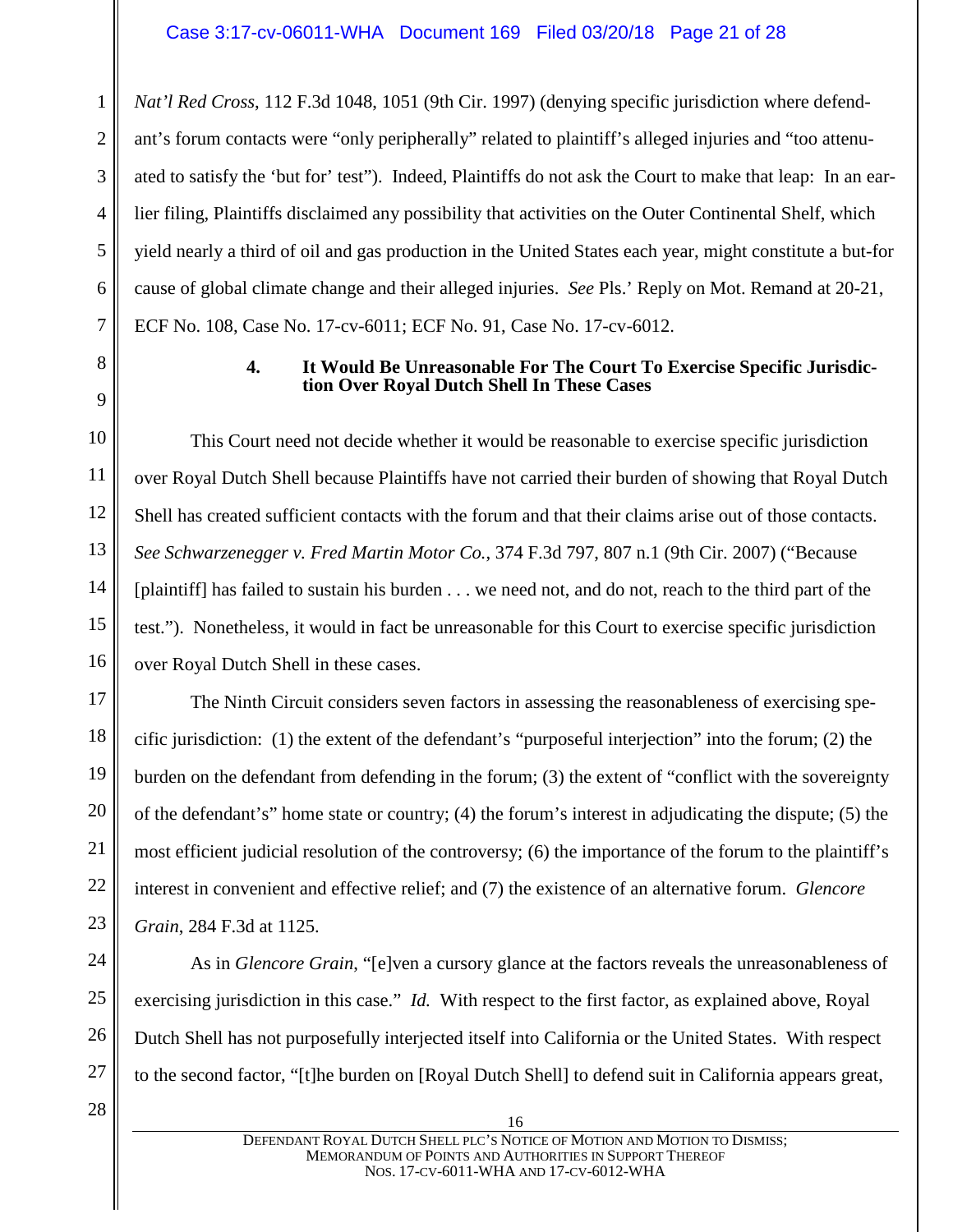### Case 3:17-cv-06011-WHA Document 169 Filed 03/20/18 Page 22 of 28

given that it is incorporated in [England and Wales], owns no property in the forum, and has no employees or persons authorized to act on its behalf there." *Id.* at 1125-26. With respect to the third factor, the Ninth Circuit has explained that, "[w]here, as here, the defendant is from a foreign nation rather than another state, the sovereignty barrier is high and undermines the reasonableness of personal jurisdiction." *Id.* at 1126. The remaining factors do not support the reasonableness of exercising jurisdiction in these cases because, as explained in the contemporaneously filed joint motion to dismiss under Rule 12(b)(6), Plaintiffs' claims are not suitable for judicial resolution in any forum.

<span id="page-21-0"></span>

1

2

3

4

5

6

7

8

9

10

11

12

13

14

15

16

17

18

19

20

21

22

23

24

25

<span id="page-21-2"></span>26

27

#### **C. Plaintiffs Are Not Entitled To Jurisdictional Discovery**

Plaintiffs' facially insufficient jurisdictional allegations do not entitle them to jurisdictional discovery. "[W]here a plaintiff's claim of personal jurisdiction appears to be both attenuated and based on bare allegations in the face of specific denials made by defendants, the Court need not pemit even limited discovery." *Terracom v. Valley Nat. Bank*, 49 F.3d 555, 562 (9th Cir. 1995) (brackets in original).[10](#page-21-2) Any request that Plaintiffs may make for jurisdictional discovery would "premised on little more than a hunch that it might yield jurisdictionally relevant facts," *Boschetto*, 539 F.3d at 1020, as demonstrated by Plaintiffs' boilerplate pleadings and suggestion to the Court that "about 2- 1/2 years" will be necessary to undertake "fairly heavy, intensive" pre-trial discovery. Transcript of Proceedings on Mot. Remand at 39, ECF No. 127, Case No. 17-cv-6011; ECF No. 110, Case No. 17 cv-6012. Far more concrete and credible jurisdictional allegations would be necessary to justify jurisdictional discovery of a foreign holding company that itself conducts no business in the United States.

# <span id="page-21-1"></span>**II. Plaintiffs Failed To Effect Service Of Process On Royal Dutch Shell**

The complaints must also be dismissed pursuant to Federal Civil Procedure Rule 12(b)(5) for insufficient service of process. A court cannot exercise personal jurisdiction over a defendant with-

- 10 *See Boschetto*, 539 F.3d at 1020 (affirming denial of jurisdictional discovery); *Butcher's Union Local No. 498, United Food & Commercial Workers v. SDC Inv., Inc.*, 788 F.2d 535, 540-41 (9th Cir. 1986) (same); *Mehr v. Federation Internationale de Football Ass'n*, 115 F. Supp. 3d 1035, 1053-54 (N.D. Cal. 2015) (denying jurisdictional discovery).
- 28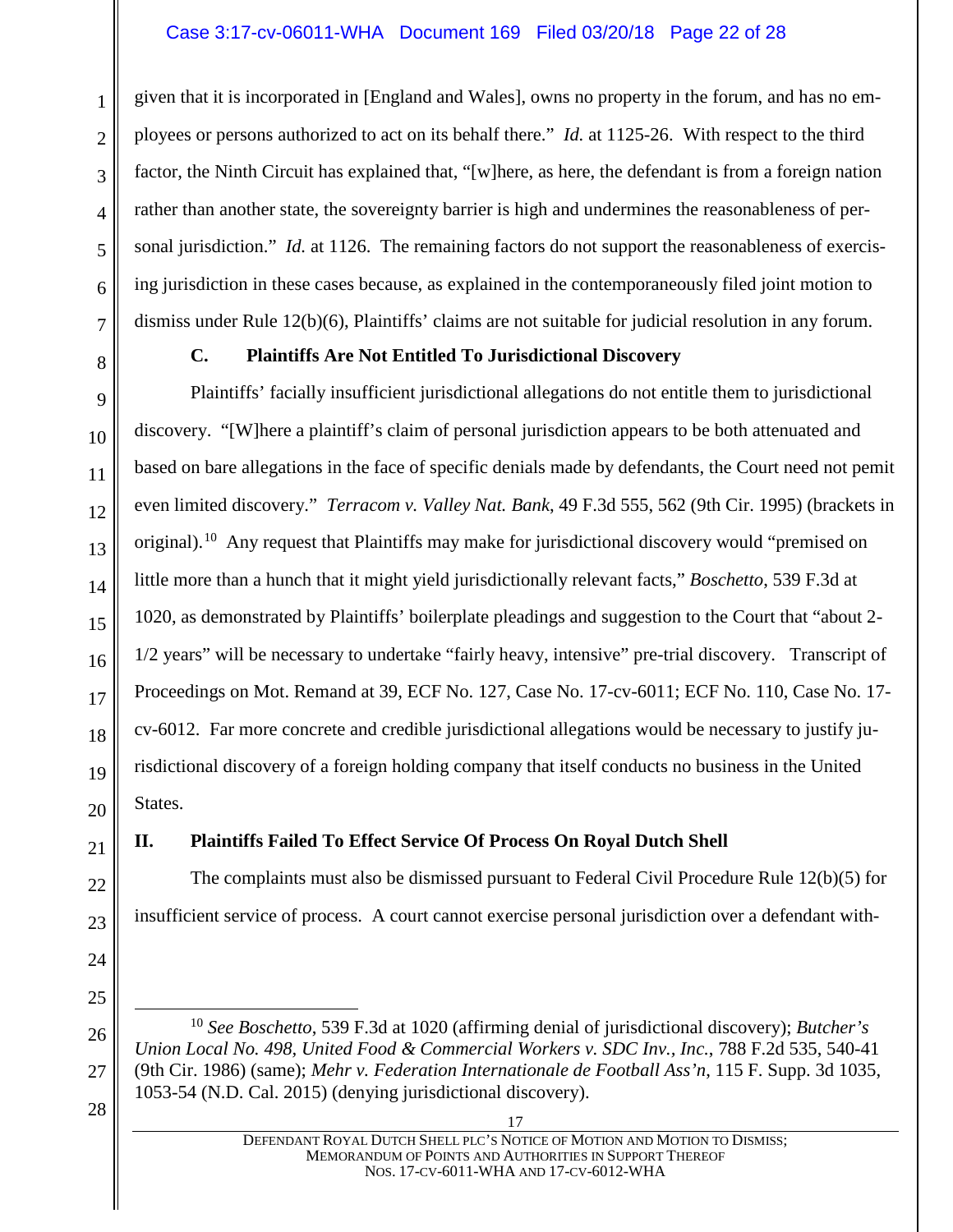#### Case 3:17-cv-06011-WHA Document 169 Filed 03/20/18 Page 23 of 28

out proper service of process. *Omni Capital Int'l, Ltd. v. Wolff & Co.*, 484 U.S. 97, 104 (1987); *Direct Mail Specialists v. Eclat Computerized Techs., Inc.*, 840 F.2d 685, 688 (9th Cir. 1988). Because the requirements for service of process set forth in Federal Rule of Civil Procedure Rule 4 do "not apply to service of process which was attempted *prior* to removal" — such as Plaintiffs' purported service here — "the sufficiency of service in this case is determined according to state law." *Lee v. City of Beaumont*, 12 F.3d 933, 937 (9th Cir.1993), *overruled on other grounds by Cal. Dep't of Water Res. v. Powerex Corp*., 533 F.3d 1087 (9th Cir.2008). Plaintiffs' purported service of process on Royal Dutch Shell did not comply with California law, and Royal Dutch Shell must be dismissed.

9 10 11 12 13 14 15 16 17 18 Under California law, a foreign corporation transacting business in California may be served in California by "[d]eliver[ing] by hand" a copy of the complaint and summons to the "general manager" of the foreign corporation. Cal. Corp. Code § 2110; *see also id*. § 2100 (except as otherwise provided, section 2110 "applies *only* to foreign corporations transacting intrastate business" in California) (emphasis added); Cal. Code Civ. P. § 416.10(d) (service under section 2110 constitutes valid service on a corporation). Here, Plaintiffs' purported service of process is insufficient for two independent reasons: First, Royal Dutch Shell does not "transact" business in the State of California and is therefore not subject to service under section 2110. Second, Plaintiffs did not serve the complaint and summons upon a "general manager" of Royal Dutch Shell, but instead purported to serve one of its indirect subsidiaries, Shell Oil Company.

19 20 21 22 23 24 25 26 In construing the similarly worded predecessor to section 2110 (then section 6500), the California Supreme Court held in *Cosper v. Smith & Wesson Arms Co.*, 53 Cal. 2d 77 (1959), that "[t]he validity of the service of process pursuant to section 6500 of the Corporations Code depends first on whether the foreign corporation is 'doing business in this State' within the meaning of the statute." *Id*. at 82; *see also Sales Affiliates v. Superior Ct.*, 96 Cal. App. 2d 134, 135-36 (1950); *Empire Steel Corp. of Texas, Inc. v. Superior Court*, 56 Cal.2d 823, 828-29 (1961) ("Whether service of process … was valid depends herein upon whether [the foreign corporation] was 'doing business in this State.'"). As set forth above, Plaintiffs have not pleaded and cannot demonstrate that Royal Dutch

27 28

1

2

3

4

5

6

7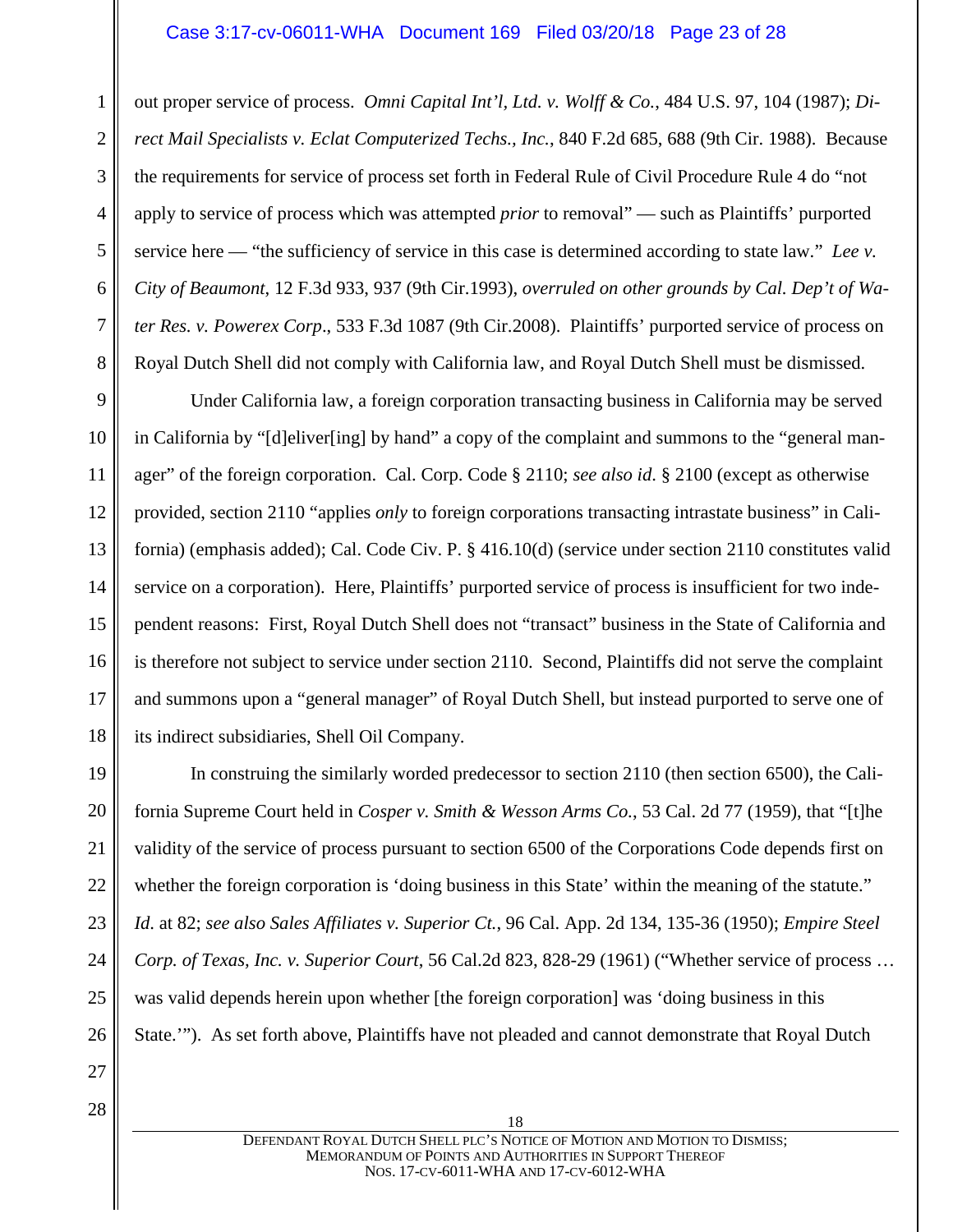# Case 3:17-cv-06011-WHA Document 169 Filed 03/20/18 Page 24 of 28

1 2 3 4 5 6 Shell has transacted business in California. On the contrary, Royal Dutch Shell has submitted a declaration from its General Counsel and Secretary specifically affirming that Royal Dutch Shell does *not* conduct "intrastate" business in California. *See* Szymanski Decl. ¶ 7. Indeed, as a foreign holding company, Royal Dutch Shell does *no* business in the United States, much less in California. *See id*. ¶ 3-4, 7. Royal Dutch Shell is therefore not subject to service under Corporations Code § 2110. *See* Cal. Corp. Code § 2100.

7 8 9 10 11 12 13 14 15 16 17 18 19 20 Second, even assuming for the sake of argument that Plaintiffs could demonstrate that Royal Dutch Shell "transacts" business in the State of California (which they cannot), Plaintiffs failed to properly serve a "general manager" of Royal Dutch Shell. California Corporations Code § 2110 permits service of process upon a foreign corporation transacting business in California by serving "its general manager in this state" via "[d]elivery by hand of a copy of any process." Though the statute does not expressly define the term "general manager," the California Supreme Court has explained that the "essential factor" in identifying a "general manager" is that the person must, at a minimum, be "performing services for" the foreign corporation in California, thereby "providing it with the opportunity for 'regular contact with its customers and a channel for a continuous flow of business into the state.'" *Cosper*, 53 Cal. 2d at 84 (citation omitted); *see also id*. at 83 (only an agent with such responsibilities is "of sufficient character and rank to make it reasonably certain that the defendant will be apprised of the service made"). As Royal Dutch Shell has demonstrated, it has no employees or agents in California and conducts no business there, and it therefore does not have any manager, much less a general manager, in this State. *See* Szymanski Decl. ¶ 7.

Here, Plaintiffs purportedly served Royal Dutch Shell on the theory that its indirect domestic subsidiary, *Shell Oil Company*, is Royal Dutch Shell's "general manager" in California. *See* Marshall Decl., Exs. A, B. This theory fails. Plaintiffs have not even bothered to allege any facts that would establish that Shell Oil Company meets any relevant test for designating it as Royal Dutch Shell's "general manager" in California. As Royal Dutch Shell has shown, "[n]o subsidiary of Royal Dutch Shell . . . has ever held express or implied authority to act as Royal Dutch Shell's agent, including with respect to the production, refining, transport, marketing, or sale of fossil fuels in . . . California";

28

27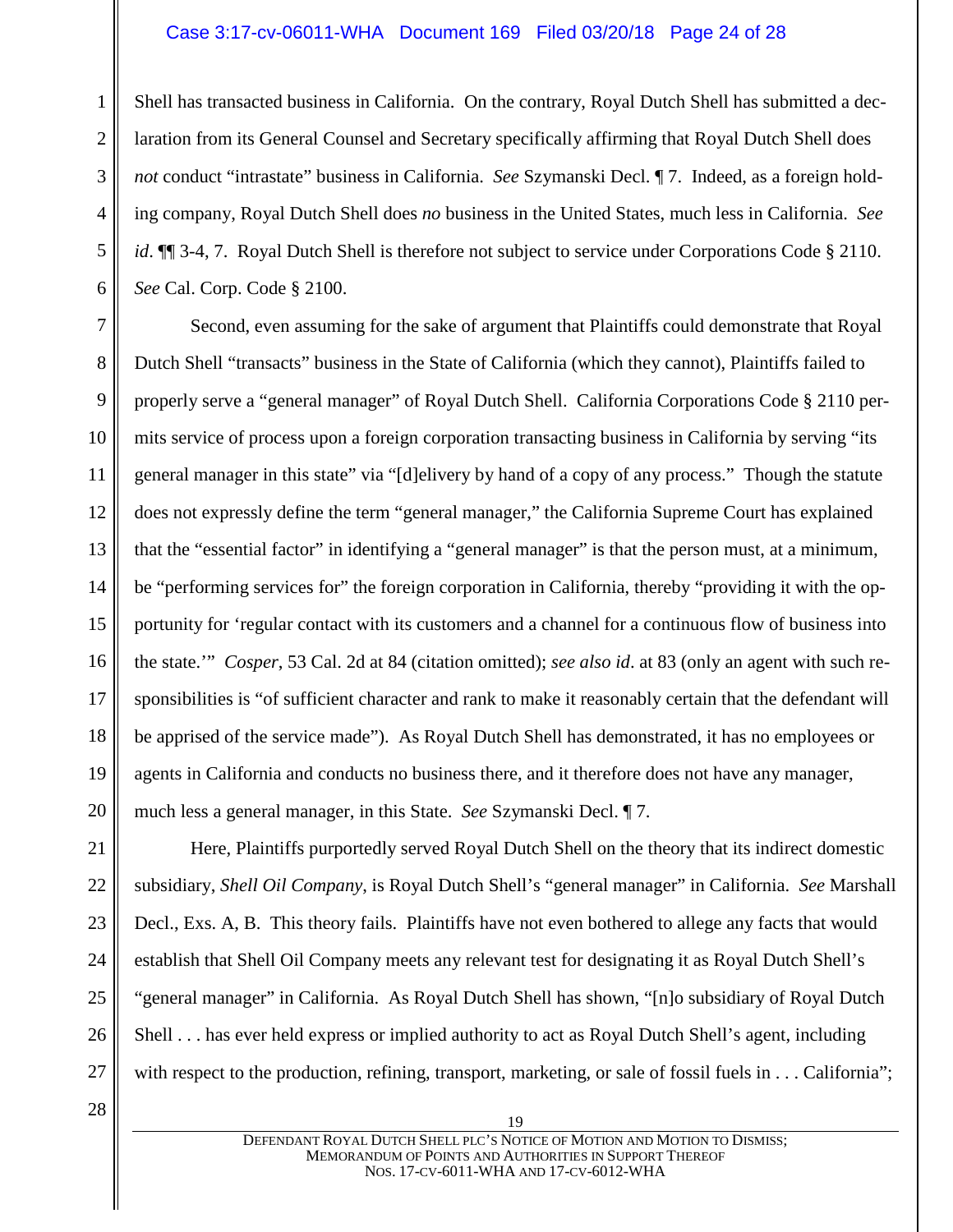# Case 3:17-cv-06011-WHA Document 169 Filed 03/20/18 Page 25 of 28

Royal Dutch Shell has no "manager[]" in California; and, specifically, "Shell Oil Company is neither an agent nor general manager of Royal Dutch Shell." Szymanski Decl. ¶¶ 7, 9.

In view of Royal Dutch Shell's showing, Plaintiffs cannot carry their burden to prove that Shell Oil Company does any of the things that would be required to show that it is Royal Dutch Shell's "general manager." Shell Oil Company does not conduct activities in California that involve the "opportunity" for Royal Dutch Shell to have "regular contact with its customers and a channel for continuous flow of business into the state," and it therefore does not meet the essential minimum required by *Cosper*. *See* 53 Cal. 2d at 84. Moreover, "[t]he term 'general manager of a corporation' indicates one who has *general direction and control of the business of the corporation* as distinguished from one who has the management only of a particular branch of the business; he may do everything which the corporation could do in transaction of its business." *Gen. Motors Corp. v. Superior Ct.*, 15 Cal. App. 3d 81, 86 (1971) (emphasis added); *see also Cosper*, 53 Cal. 2d at (person "actively engaged in promoting the sales" of foreign corporation was "general manager" for purposes of service). The contention that Shell Oil Company, an indirect subsidiary, has "general direction and control of the business" of Royal Dutch Shell is wholly without merit.

16 17 18 19 20 21 22 23 24 25 26 27 Plaintiffs are wrong in their apparent premise that, either for purposes of service of process or for any other purpose, they may disregard the corporate distinctions between Royal Dutch Shell and its subsidiaries. *See* Compls. ¶ 29. The Ninth Circuit recently held that the mere fact that a foreign parent "holds itself and its subsidiaries out as a single integrated global 'Group,'" and issued consolidated financial statements, was *insufficient* to render the domestic subsidiary a "general manager" for purposes of service of process under California law. *United States ex rel. Miller v. Public Warehousing Co. KSC*, 636 F. App'x 947, 949 (9th Cir. 2016). Instead, the plaintiff bears the burden of demonstrating that there is a "sufficiently close connection" between the subsidiary and parent, based on the "frequency and quality of contact between the parent and the subsidiary, the benefits in California that the parent derives from the subsidiary, and the overall likelihood that service upon the subsidiary will provide actual notice to the parent. *Id.*; *Brockmeyer v. May*, 383 F.3d 798, 801 (9th Cir. 2004) (burden of proof rests on party claiming proper service). This accords with the "general rule

28

1

2

3

4

5

6

7

8

9

10

11

12

13

14

15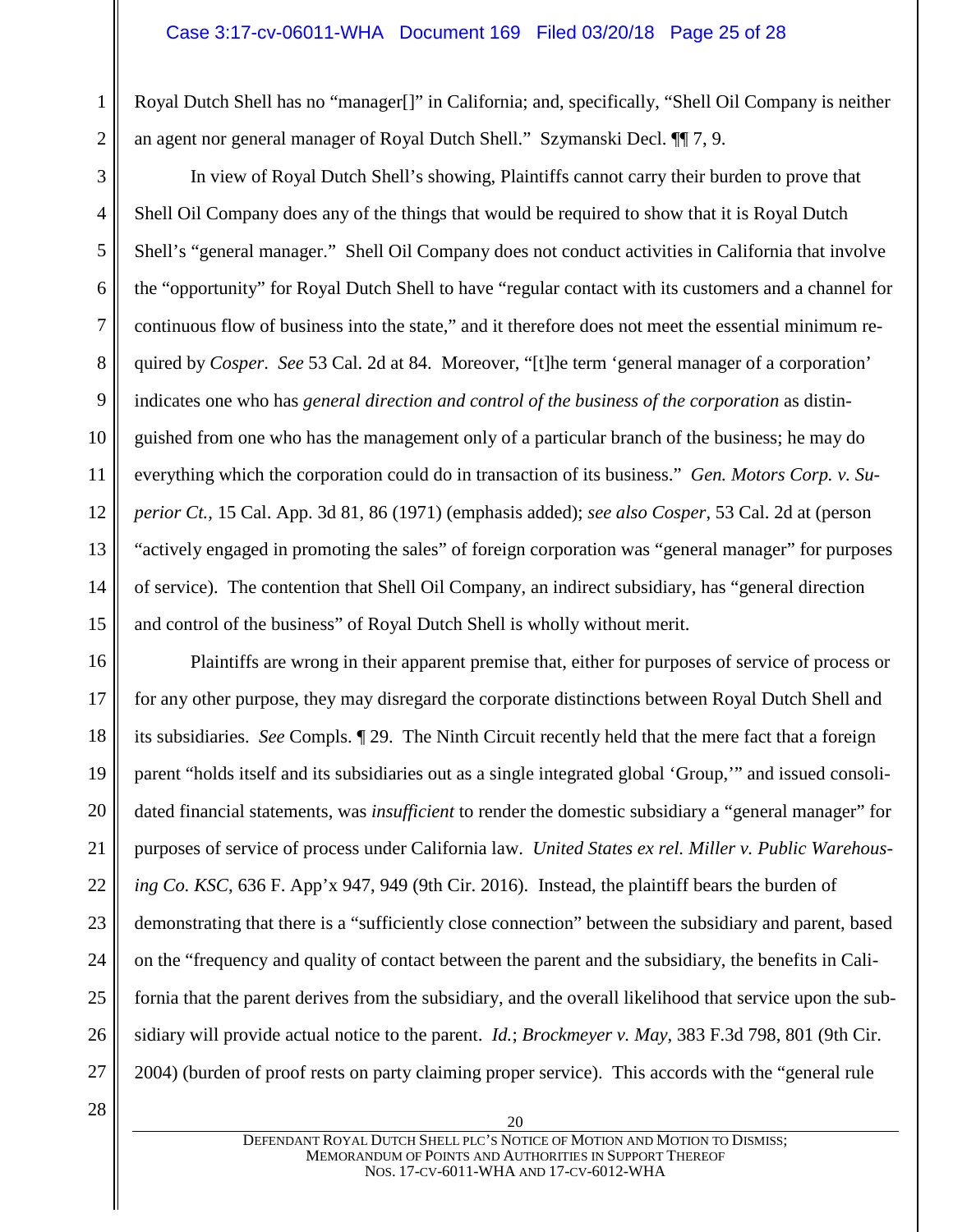#### Case 3:17-cv-06011-WHA Document 169 Filed 03/20/18 Page 26 of 28

1 2 3 4 5 6 that subsidiaries and parent corporations are separate entities," and that not "*any* large subsidiary" qualifies as "general manager" under California law. *Thomas v. Takeda Pharm. USA, Inc.*, 2017 WL 2214956, at \*5 (E.D. Cal. May 19, 2017) (emphasis in the original) (granting motion to dismiss for insufficient service of process). For the reasons set forth above, Plaintiffs have not and cannot demonstrate that Royal Dutch Shell has the requisite "close connection" with Shell Oil Company, the entity Plaintiffs purportedly served. $11$ 

#### 7

8

9

10

11

<span id="page-25-1"></span>12

13

15

16

17

18

19

20

21

22

23

24

25

26

<span id="page-25-2"></span>27

28

# <span id="page-25-0"></span>**III. The Complaints Fail To State Any Claim Upon Which Relief May Be Granted**

Royal Dutch Shell also incorporates by reference the arguments set forth in Defendants' Motion to Dismiss and Memorandum of Points and Authorities, filed jointly and on behalf of all Defendants in support of a motion to dismiss for failure to state a claim upon which relief may be granted.

### **CONCLUSION**

The Court should grant Royal Dutch Shell's motion to dismiss with prejudice.

14 Dated: March 20, 2018 Respectfully submitted,

### By: */s/ Brendan J. Crimmins*

| David C. Frederick (pro hac vice)    |
|--------------------------------------|
| Brendan J. Crimmins (pro hac vice)   |
| David K. Suska (pro hac vice)        |
| KELLOGG, HANSEN, TODD,               |
| FIGEL & FREDERICK, PLLC              |
| 1615 M Street, N.W., Suite 400       |
| Washington, D.C. 20036               |
| Telephone: (202) 326-7900            |
| Facsimile: (202) 326-7999            |
| E-mail: dfrederick@kellogghansen.com |
| E-mail: bcrimmins@kellogghansen.com  |
| E-mail: dsuska@kellogghansen.com     |
|                                      |
|                                      |
|                                      |
|                                      |
|                                      |
|                                      |
|                                      |
|                                      |

 $11$  For the same reasons, Shell Oil Company does not qualify as a "general manager" under Cal. Code Civ. P. § 416.10(b), and service cannot be upheld under that provision either.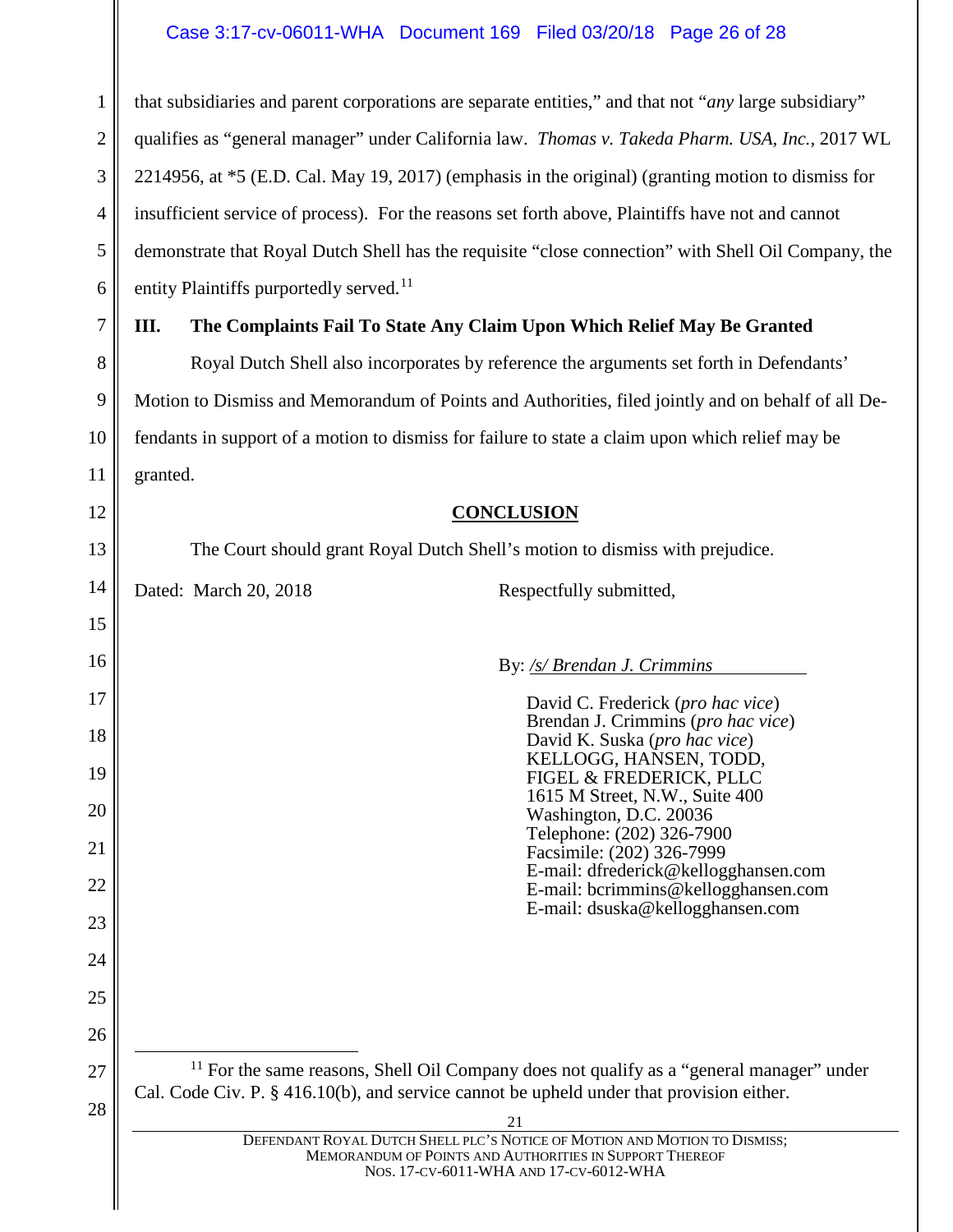Case 3:17-cv-06011-WHA Document 169 Filed 03/20/18 Page 27 of 28

| 1<br>$\overline{2}$<br>3<br>4<br>5<br>6<br>7<br>8<br>9<br>10<br>11<br>12<br>13 | Jerome C. Roth (SBN 159483)<br>Elizabeth A. Kim (SBN 295277)<br>MUNGER, TOLLES & OLSON LLP<br>560 Mission Street<br><b>Twenty-Seventh Floor</b><br>San Francisco, California 94105-2907<br>Telephone: (415) 512-4000<br>Facsimile: (415) 512-4077<br>E-mail: jerome.roth@mto.com<br>E-mail: elizabeth.kim@mto.com<br>Daniel P. Collins (SBN 139164)<br>MUNGER, TOLLES & OLSON LLP<br>350 South Grand Avenue<br><b>Fiftieth Floor</b><br>Los Angeles, California 90071-3426<br>Telephone: (213) 683-9100<br>Facsimile: (213) 687-3702<br>E-mail: daniel.collins@mto.com<br>Attorneys for Defendant<br>ROYAL DUTCH SHELL PLC |
|--------------------------------------------------------------------------------|----------------------------------------------------------------------------------------------------------------------------------------------------------------------------------------------------------------------------------------------------------------------------------------------------------------------------------------------------------------------------------------------------------------------------------------------------------------------------------------------------------------------------------------------------------------------------------------------------------------------------|
|                                                                                |                                                                                                                                                                                                                                                                                                                                                                                                                                                                                                                                                                                                                            |
| 14<br>15                                                                       |                                                                                                                                                                                                                                                                                                                                                                                                                                                                                                                                                                                                                            |
| 16                                                                             |                                                                                                                                                                                                                                                                                                                                                                                                                                                                                                                                                                                                                            |
| 17                                                                             |                                                                                                                                                                                                                                                                                                                                                                                                                                                                                                                                                                                                                            |
| 18                                                                             |                                                                                                                                                                                                                                                                                                                                                                                                                                                                                                                                                                                                                            |
| 19                                                                             |                                                                                                                                                                                                                                                                                                                                                                                                                                                                                                                                                                                                                            |
| 20                                                                             |                                                                                                                                                                                                                                                                                                                                                                                                                                                                                                                                                                                                                            |
| 21                                                                             |                                                                                                                                                                                                                                                                                                                                                                                                                                                                                                                                                                                                                            |
| 22                                                                             |                                                                                                                                                                                                                                                                                                                                                                                                                                                                                                                                                                                                                            |
| 23                                                                             |                                                                                                                                                                                                                                                                                                                                                                                                                                                                                                                                                                                                                            |
| 24                                                                             |                                                                                                                                                                                                                                                                                                                                                                                                                                                                                                                                                                                                                            |
| 25                                                                             |                                                                                                                                                                                                                                                                                                                                                                                                                                                                                                                                                                                                                            |
| 26                                                                             |                                                                                                                                                                                                                                                                                                                                                                                                                                                                                                                                                                                                                            |
| 27                                                                             |                                                                                                                                                                                                                                                                                                                                                                                                                                                                                                                                                                                                                            |
| 28                                                                             | 22                                                                                                                                                                                                                                                                                                                                                                                                                                                                                                                                                                                                                         |
|                                                                                | DEFENDANT ROYAL DUTCH SHELL PLC'S NOTICE OF MOTION AND MOTION TO DISMISS;<br>MEMORANDUM OF POINTS AND AUTHORITIES IN SUPPORT THEREOF<br>NOS. 17-CV-6011-WHA AND 17-CV-6012-WHA                                                                                                                                                                                                                                                                                                                                                                                                                                             |